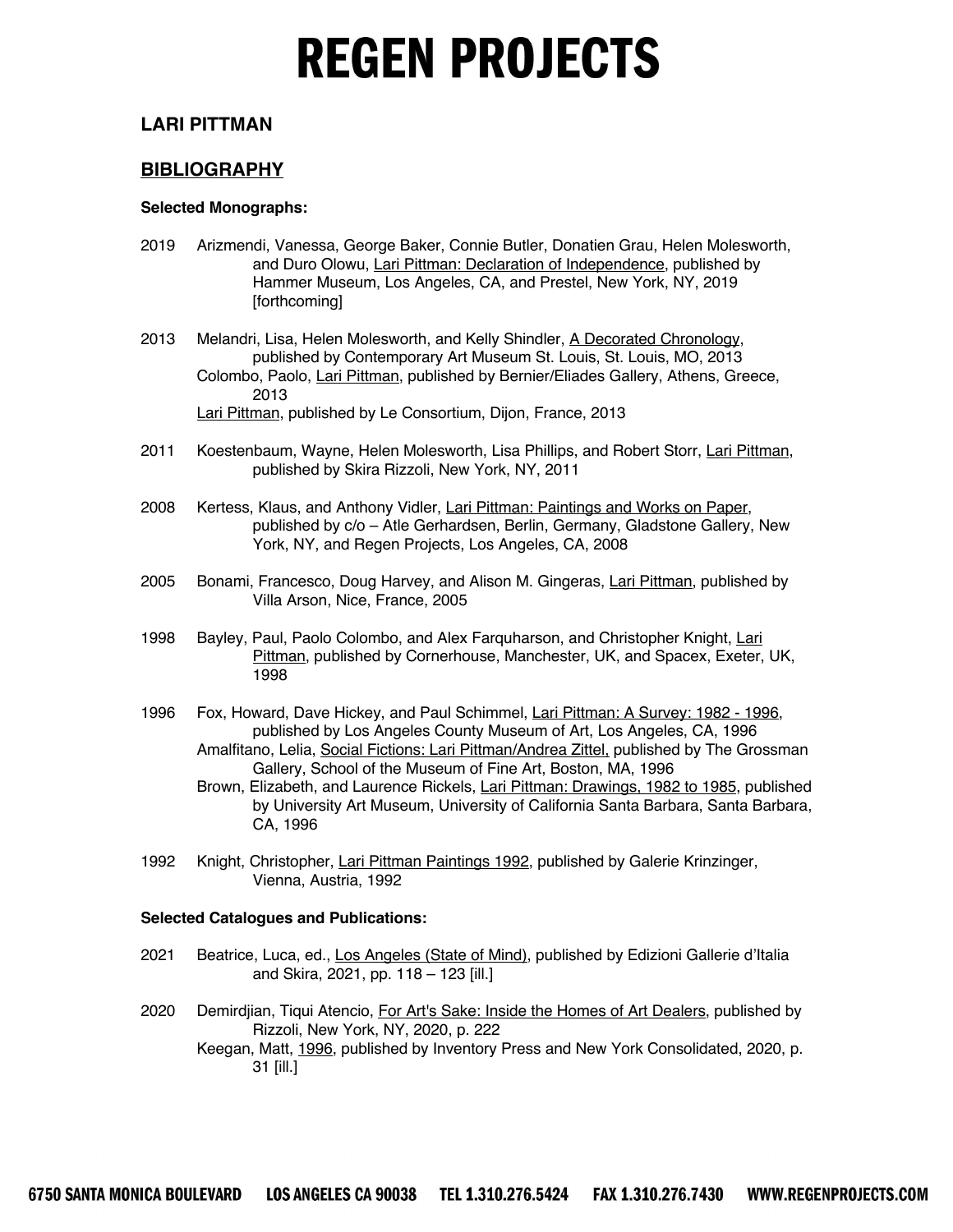- Beckwith, Naomi, Valerie Steele, Ekow Eshun, Valerie Steele, Lynette Yiadom-Boakye, and Thelma Golden, Duro Olowu: Seeing, published by the Museum of Contemporary Art Chicago and Prestel, 2020
- 2017 Manné, Jamie G., ed., and Christine Robinson, *Unpacking: The Marciano Collection*, published by The Maurice and Paul Marciano Art Foundation, Los Angeles, CA, and Prestel, New York, NY, 2017, pp. 198 – 201 [ill.]
- 2015 Beck, Chelsea, The Broad Collection, published by The Broad, Los Angeles, CA, and Prestel, New York, NY, 2015, pp. 350 – 355 [ill.]
	- Hushka, Rock, and Jonathan David Katz, Art AIDS America, published by Tacoma Art Museum, Tacoma, WA, and University of Washington Press, Seattle, WA, 2015, pp. 208 [ill.]
	- Miller, Dana, and Adam D. Weinberg, Whitney Museum of Art: Handbook of the Collection, published by Whitney Museum of American Art, New York, NY, and Yale University Press, New Haven, CT, 2015, p. 307 [ill.]
	- Baker, George, Ann Goldstein, Michael Maltzan, and Shaun Caley Regen, Regen Projects 25, published by Prestel, New York, NY, 2015
- 2012 Decade, published by Albright-Knox Art Gallery, Buffalo, NY, 2012, p. 209 This Will Have Been, published by Yale University Press, New Haven, CT, 2012, pp. 219 – 221
- 2011 Alexander, Darsie, The Spectacular of Vernacular, published by the Walker Art Center, Minneapolis, MN, 2011, pp. 96 – 97 [ill., cover]
- 2010 Collischan, Judy, Made in the U.S.A.: Modern/Contemporary Art in America, published by iUniverse, Bloomington, IN, 2010

Psychedelic: Optical and Visionary Art Since the 1960s, published by the San Antonio Museum of Art in Association with the MIT Press, Cambridge, MA, p. 76 [ill.]

- 2008 Paton, Justin, How to Look at a Painting, published by Awa Press, Wellington, New Zealand, 2008, p. 18 [ill.]
	- MoMA: Highlights since 1980, published by The Museum of Contemporary Art, New York, NY, p. 99 [ill.]
	- Heartney, Eleanor, Art & Today, published by Phaidon, London, UK, 2008, pp. 212 214  $[ill.]$
	- This Is Not To Be Looked At: Highlights from the Permanent Collection of The Museum of Contemporary Art, Los Angeles, published by The Museum of Contemporary Art, Los Angeles, Los Angeles, CA, 2008, pp. 234 – 235 [ill.]
	- The Broad Contemporary Art Museum at the Los Angeles County Museum of Art, published by Los Angeles County Museum of Art, Los Angeles, CA, p. 191 [ill.]
- 2007 Eden's Edge Fifteen LA Artists, published by the Hammer Museum, Los Angeles, CA, 2007, pp. 28 – 33 [ill.]
	- Imagination Becomes Reality: An Exhibition on the Expanded Concept of Painting, Works from the Goetz Collection: Part VI, published by Sammlung Goetz, Munich, Germany, 2007, pp. 130 – 131 [ill.]
	- Art 21: Art in the Twenty-First Century Vol. 4, published by Abrams, New York, NY, 2007, pp. 194 – 205 [ill.]
- 2006 Holland Cherene and Amy Milgrub Marshall, eds., Couples Discourse, published by the Palmer Museum of Art, University Park, PA, 2006, pp. 110 – 111 [ill.]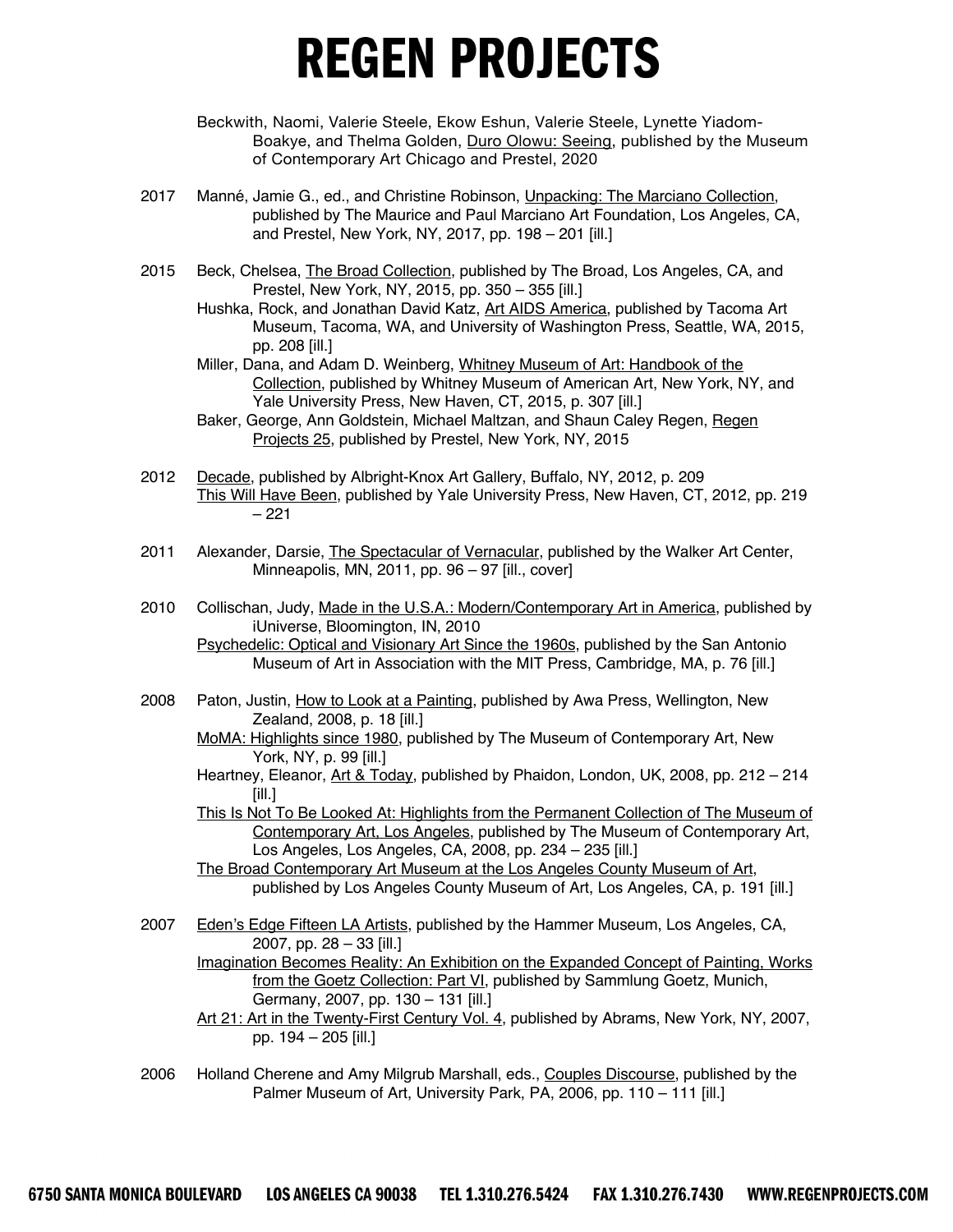Richer, Francesca and Matthew Rosenzweig, eds., No. 1: First Works by 362 Artists, published by D.A.P., New York, NY, 2006, p. 297 [ill.]

Infinite Painting, published by Villa Manin Centro d'Arte Contemporanea, Italy, 2006, pp. 132 – 133 [ill.]

Grenier, Catherine, Los Angeles 1955-1985, published by Editions du Centre Georges Pompidou, Paris, France, pp. 362 – 363 [ill.]

Art of Engagement: Visual Politics in California and Beyond, published by the San Jose Museum of Art, San Jose, CA, 2006, pp. 17, 214 – 215 [ill.]

2005 No. 1: First Works by 362 Artists, published by D.A.P., New York, NY, 2005, p. 297 [ill.] Singular Expressions: Nine Artists in Three Galleries November to February, published by Sheldon Memorial Art Gallery and Sculpture Garden, Lincoln, NE, 2005, pp. 45, 50 – 51 [ill.]

CAP Collection, published by Arlène Bonnant et al., Dublin, Ireland, pp. 228 – 231 [ill.] Drawing from the Modern, 1975 – 2005, organized by Jordan Kantor, published by The Museum of Modern Art, New York, NY, pp. 123 [ill.]

- POPulence, published by Blaffer Gallery, Houston, TX, 2005, pp. 28 33 [ill.]
- Drucker, Johanna, Sweet Dreams: Contemporary Art and Complicity, published by The University of Chicago Press, Chicago, IL, 2005, pp. 138 – 141,144 [ill.]

Kraus, Chris, Jane McFadden, and Jan Tumlir, L.A. Artland: Contemporary Art from Los Angeles, published by Black Dog Publishing, London, UK, 2005, p. 54, 89  $[ill.]$ 

- 2004 Duncan, Michael, High Drama: Eugene Berman and the Legacy of the Melancholic Sublime, published by Hudson Hills Press, New York, NY, 2004, pp. 30, 106 – 107 [ill.]
	- Disparities & Deformations: Our Grotesque, published by Site Santa Fe, Santa Fe, NM, 2004, pp. 102 – 103 [ill.]
	- Art At Work: Forty Years of The JP Morgan Chase Collection, published by The Chase Manhattan Corporation, New York, NY, p. 235 [ill.]
- 2003 Painting Pictures: Painting and Media in the Digital Age, published by Kerber Verlag, Bielfeld, Germany, pp. 80, 143 170 – 171 [ill.]

Dreams and Conflicts: The Dictatorship of the Viewer, la Biennale di Venezia, 50<sup>th</sup> International Art Exhibition, published by Marsilio Editori, Venice, Italy, 2003, p. 462

The Not-So-Still-Life: A Century of California Painting and Sculpture, published by San Jose Museum of Art, San Jose, CA, 2003, p. 152 [ill.]

Reverie: Works from the Collection of Douglas S. Kramer, published by The Speed Art Museum, Louisville, KY, 2003, p. 16

Codeluppi, Vanni, *Il Potere del Consumo*, published by Bollati Boringhieri, Torino, Italy, 2003 [ill., cover]

- 2002 White Cube, Volume I, published by Steidl Publishers, Göttingen, Germany, 2002 [ill.] American Visionaries: Selections from the Whitney Museum of American Art, introduction by Maxwell L. Anderson, published by Abrams, New York, NY, 2002, p. 241 [ill.]
- 2001 The Mystery of Painting, published by Sammlung Goetz, Munich, Germany, 2001, p. 192 [ill.]
- 2000 Lyons, Lisa, Departures: 11 Artists at the Getty, published by J. Paul Getty Museum, Los Angeles, CA, 2000, pp. 40 – 43 [ill.] Made in California: Art, Image, and Identity, 1900-2000, published by University of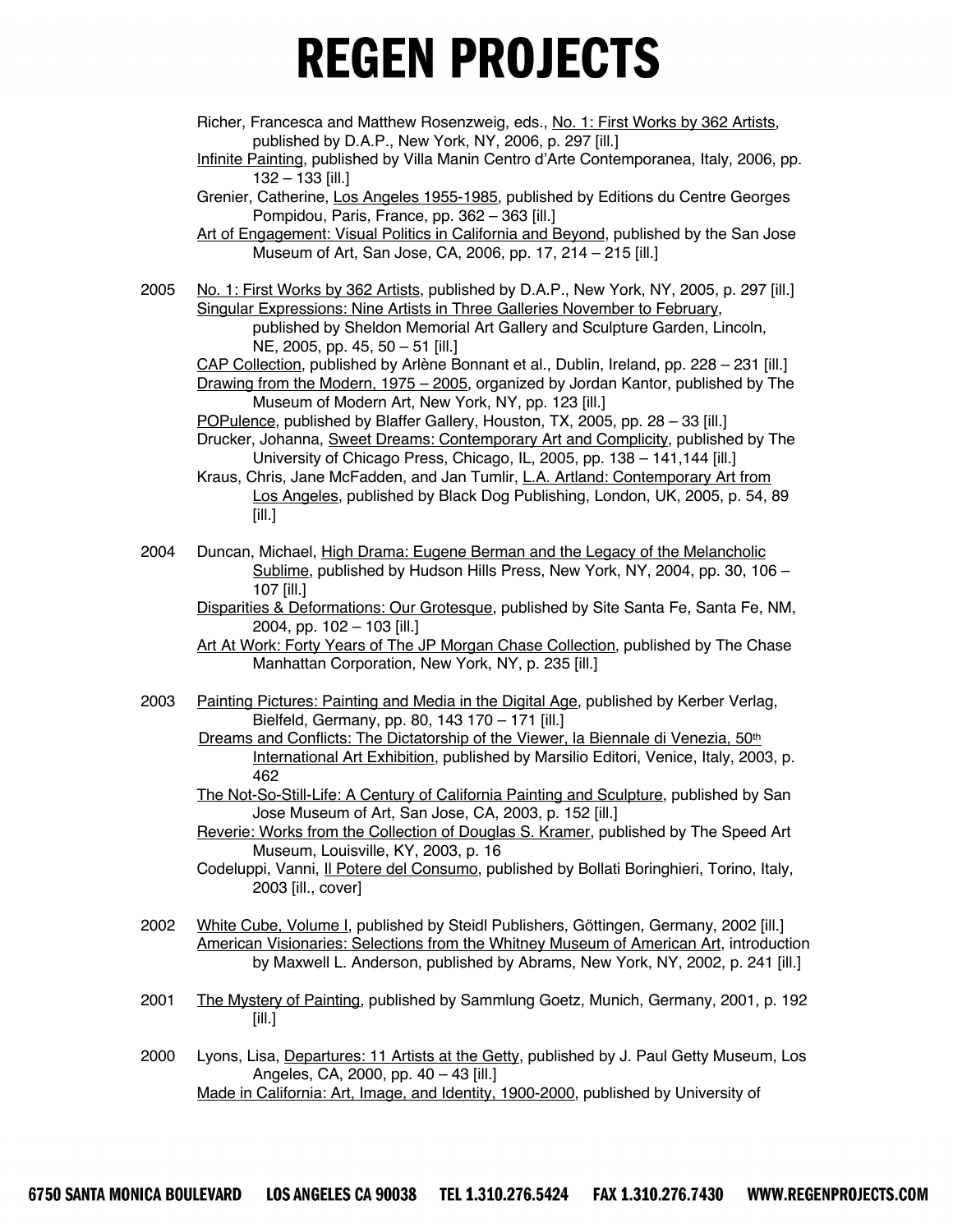California Press, Berkeley, CA, 2000, pp. 256 – 257 [ill.] Reading Caifornia: Art, Image and Identity, 1900-2000, published by University of California Press, Berkeley, CA, 2000, p. 300 [ill.]

- 1999 Flintridge Foundation Awards for Visual Artists, published by Flintridge Foundation, Pasadena, CA, 1999 – 2000, p. 36 [ill.]
- 1998 Secret Victorians: Contemporary Artists and a 19th-Century Vision, essays by Susan Ferleger Brades, Melissa E. Feldman, and Ingrid Schaffner, published by Hayward Gallery, London, UK, 1998
	- Bonami, Francesco, ed., L.A. Times: Art e da Los Angeles nella Collezione Re Rebaudengo Sandretto, published by Fondazione Sandretto Re Rebaudengo, Turin, Italy, 1998 [ill.]
	- Shimbun, Asahi, American Stories: Amidst Displacement and Transformation, published by Setagaya Art Museum, Tokyo, Japan, 1998 [ill.]
	- American Art 1975-1995 from the Whitney Museum: Multiple Identity, published by Castello di Rivoli, Museo d'Arte Contemporanea, Edizioni Charta, Milan, Italy, 1998
	- Torres, Jose Alvaro Perdice, Cruising L.A., Galeria Soledad Lorenzo, Madrid, Spain, 1998 [ill.]
	- Crenzien, Helle and Lars Nittve, Sunshine & Noir: Art in L.A. 1960-1997, Louisiana Museum of Modern Art, Humlebaek, Denmark, 1998 [ill.]
	- Fernand Leger, "Imagining Cities: Lari Pittman's Urban Groove" by Jodi Hauptman, published by The Museum of Modern Art, New York, NY, 1998, pp. 83 – 90 [ill.]
- 1997 Fleming, Jeff, Women's Work: Examining the Feminine in Contemporary Painting, published by Southeastern Center for Contemporary Art, Winston-Salem, NC, 1997, p. 6 [ill.]
	- Neri, Louise and Lisa Phillips, 1997 Biennial Exhibition, published by Whitney Museum of American Art and Abrams Publishers, New York, NY, 1997 [ill.]
	- Elusive Paradise: Los Angeles Art from the Permanent Collection, published by Museum of Contemporary Art, Los Angeles, Los Angeles, CA, p. 3, 1997 [ill.]
- 1996 Art at the End of the 20th Century: Selections from the Whitney Museum of American Art, essay by Johanna Drucker, published by Whitney Museum of American Art, New York, NY, 1996, p. 22 [ill.]
	- a/drift, curated by Joshua Decter, published by Center for Curatorial Studies, Bard College, Annandale-on-Hudson, NY, 1996 [ill.]
- 1995 Stereo-Tip, published by Soros Center for Contemporary Art, Ljubljana, Slovenia, 1995, pp. 60 – 61 [ill.]
- 1992 Gudis, Catherine, Norman Klein, Lane Relyea, and Paul Schimmel, Helter Skelter: L.A. Art in the 1990s, published by Museum of Contemporary Art, Los Angeles, Los Angeles, CA, 1992

#### **Selected Articles and Reviews:**

- 2022 Vankin, Deborah. "Get Your Frieze Fix Early at L.A. Shows." The Los Angeles Times (February 13, 2022) p. E9 [ill.]
- 2021 Schaar, Elisa. "Lari Pittman." Artforum Vol. 60 No.2 (October 2021) pp. 185 186 [ill.]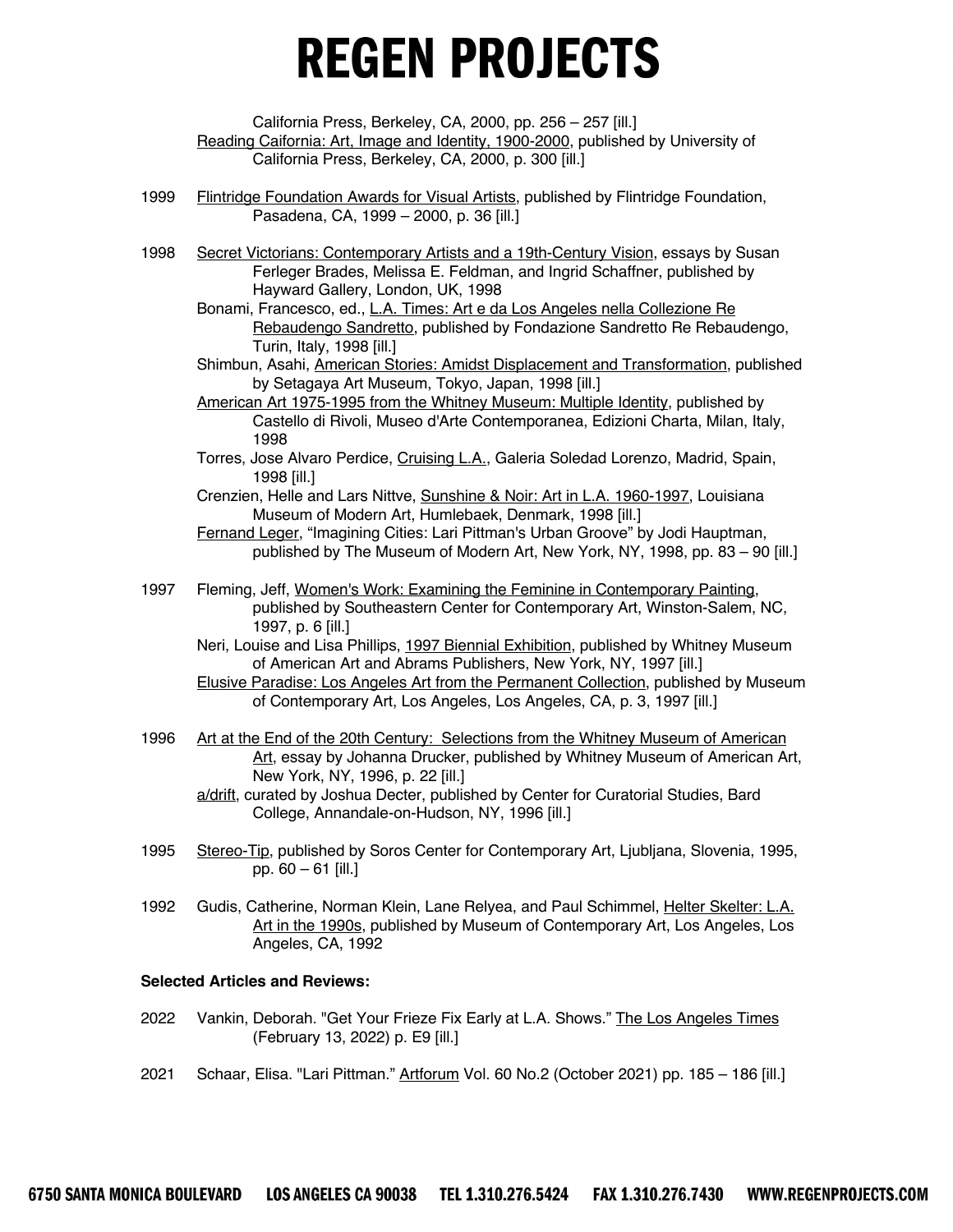- 2020 Steinhauer, Jillian and Holland Cotter. "As Galleries Reopen, Two Critics Find Rewards Eclipse the Angst." The New York Times (July 16, 2020) [ill.] [online]
	- Saden, Alexandre. "Subversive Decoration: *Lari Pittman: Declaration of Independence* at the Hammer Museum." Blog // Los Angeles Review of Books (April 9, 2020) [ill.] [online]
	- Moffitt, Evan. "The Best Shows in New York During Armory Week**."** Frieze (March 4, 2020) [ill.] [online]
	- Di Liscia, Valentina. "Your Concise Guide to Armory Week 2020." Hyperallergic (March 2, 2020) [ill.] [online]
	- Reed, Patrick. "Lari Pittman: Loaded Symbols." ArtReview (January/February, 2020) pp. 66 – 69 [ill.]

Murray, Yxta Maya. "'The World Is Chaos, but I'm Not Scared of It': A Conversation with Lari Pittman." Los Angeles Review of Books (January 1, 2020) [ill.] [online]

- 2019 Barrie, Lita. "Sites Of Love And Desire In Lari Pittman: Declaration Of Independence." Riot Material (December 23, 2019) [ill.] [online]
	- Miranda, Carolina. "Lari Pittman Maps Our Times." Los Angeles Times (December 15, 2019) pp. F1–2 [ill.]
	- Knight, Christopher. "Remarkably Memorable." Los Angeles Times (December 15, 2019) p. F5

Miranda, Carolina A. "Essential Arts: The most unforgettable cultural events and art as protest." Los Angeles Times (December 14, 2019) [ill.] [online]

- Diehl, Travis. "Lari Pittman's 'Declaration of Independence.' Art Agenda (December 3, 2019) [ill.] [online]
- Griffin, Jonathan. "Lari Pittman: Declaration of Independence, Hammer Museum, Los Angeles, 29 September – 5 January." ArtReview (December 2019) p. 107 [ill.]
- Dorfman, John. "Controlled Chaos." Art & Antiques Magazine (November 2019) pp. 62 69 [ill., cover]

Tepper, Sheila. "A Giant Retrospective of American Artist Lari Pittman Arrives at the Hammer Museum." KUSC (October 23, 2019) [ill.] [online]

- Tisman, Robyn. "A review of Lari Pittman: Declaration of Independence at The Hammer Museum, Los Angeles." Arteviste (October 23, 2019) [ill.] [online]
- Knight, Christopher. "Freedom statement." Los Angeles Times (October 8, 2019) pp. E, E2 [ill.]
- Chiotakis, Steve. "The complexities of American life in Lari Pittman's retrospective." KCRW (October 2, 2019) [ill.] [online]
- Ollman, Leah. "Lari Pittman in the Studio." Art in America (October 2019) pp. 70 79 [ill., cover]
- Miranda, Carolina A. "Words explode onto canvas." Los Angeles Times (September 15, 2019) p. F2 [ill.]
- Campbell, Andy. "Lari Pittman: Declaration of Independence." Artforum (September 2019) p. 120 [ill.]
- Myers, Terry R. "Lari Pittman with Terry R. Myers." Brooklyn Rail (September 2019) pp. 28 – 33 [ill.] [cover]
- Zimskind, Lyle. "Can't-Miss Fall Art Shows: Lari Pittman, Declaration of Independence, The Hammer."  $LA$  Weekly (August 16 – 22, 2019)

Mac Adam, Alfred. "cart, horse, cart." Brooklyn Rail (July - August 2019) [ill.] [online] Griffin, Jonathan. "Reviews: Lari Pittman, Regen Projects." Frieze (January/February 2019) [ill.] p. 229

2018 Stromberg, Matt. "Lari Pittman at Regen Projects." Carla Issue 14 (Winter 2018) pp. 44, 47, 51 [ill.]

Holte, Michael Ned. "Much Too Much." Artforum (January 2020) pp. 192 - 199 [ill.]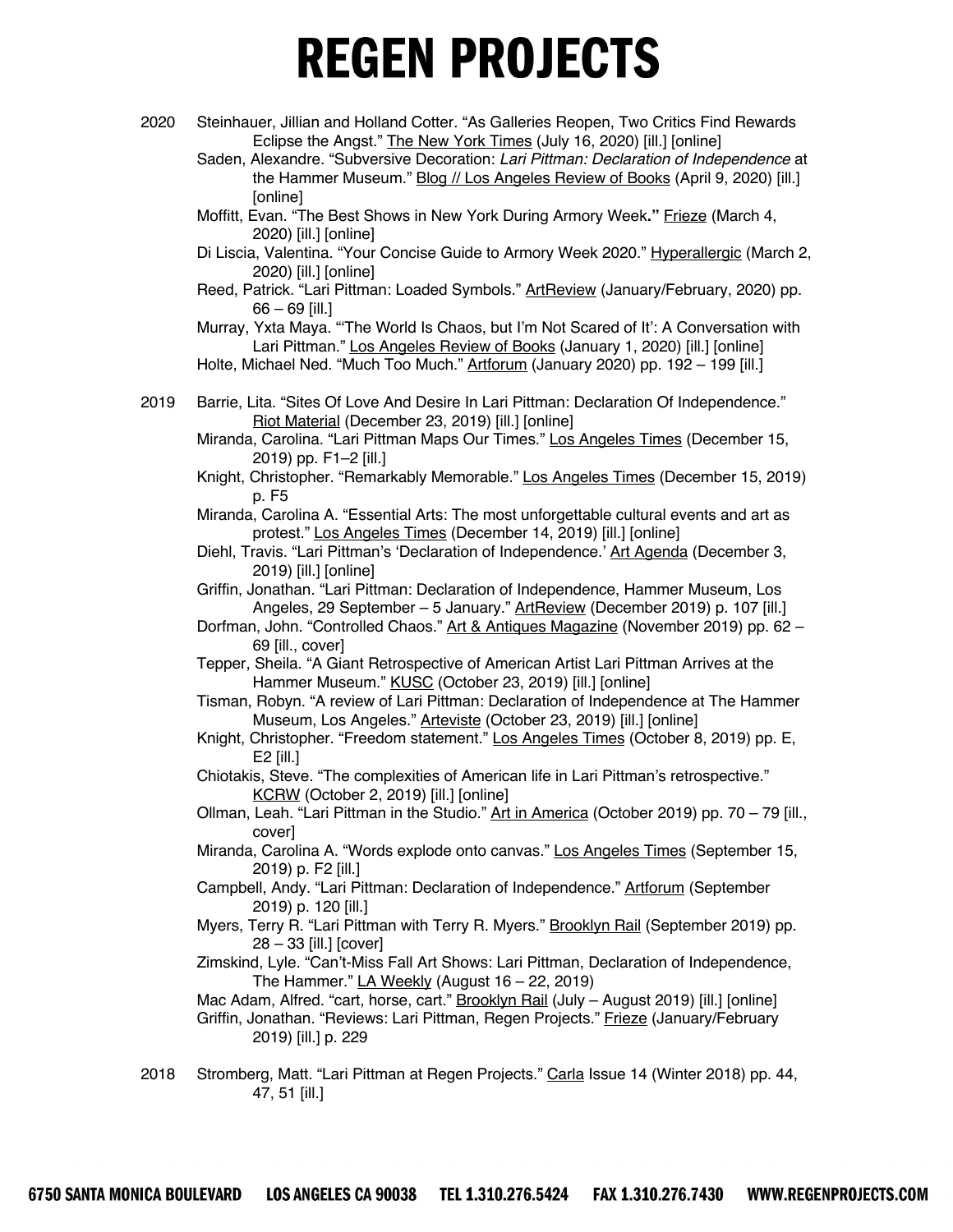- Miranda, Carolina. "There's a pattern here." Los Angeles Times (October 7, 2018) p. E3 [ill.]
- Miranda, Carolina. "Essential Arts: Interpreting John Cage, Lincoln Jones' 'Burlesque,' a fast-food play and Lari Pittman." Los Angeles Times (October 6, 2018) [ill.] [online]
- Pagel, David. "Review: The devil is in the details of Lari Pittman's new art at Regen Projects." Los Angeles Times (October 4, 2018) [ill.] [online]

Drohojowska-Philp, Hunter. "Lari Pittman at Regen Projects." Art Talk on KCRW (September 27, 2018) [ill.] [online]

- Dambrot, Shana Nys. "Regen Projects: Lari Pittman." Artillery Magazine (September 18, 2018) [ill.] [online]
- "'Give a damn.' at Tang Teaching Museum and Art Gallery, Saratoga Springs, New York." ARTnews (August 28, 2018) [ill.] [online]
- 2017 Pollack, Gina. "Lari Pittman: Finding beauty in the grotesque." KCRW (September 22, 2017) [ill.] [online]

Drohojowska-Philp, Hunter. "Lari Pittman and Silke Otto-Knapp." KCRW (April 27, 2017) [ill.] [online]

Campbell, Andy. "Critics' Picks: Lari Pittman." Artforum (January 2017) [ill.] [online]

- 2016 Ebony, David. "Lari Pittman." Art in America (April 2016) pp. 110 111 [ill.] Power, Kim. "Just Say When: The Transmutation of Trauma in Lari Pittman's Nuevos Caprichos." Arte Fuse (February 1, 2016) [ill.] [online] "Goings On About Town." The New Yorker (January 18, 2016) p. 8 [ill.]
	- Ho, Yin. "Critics' Picks: Lari Pittman at Gladstone Gallery." Artforum (January, 2016) [ill.] [online]
- 2015 Miranda, Carolina. "Want to see Lari Pittman paintings without crowds and blocked views? Go to this box in Culver City." Los Angeles Times (September 22, 2015) [ill.] [online]
- 2014 Berardini, Andrew. "After School II Los Angeles." **ArtReview** (May 2014) pp. 88 89 Pagel, David. "Lari Pittman: Rotten America." ArtPulse (May 8, 2014) [ill.] [online] Duncan, Michael. "Los Angeles, Lari Pittman: Regen Projects." Art in America (January/February 2014) pp. 103, 104
	- Harvey, Doug. "Taste Will Out: Lari Pittman's Avant-Garde Traditionalism." Modern Painters (April 2014) pp. 60 – 65 [ill.]
- 2013 J.G. "Exhibitions US & Americas: In Brief." The Art Newspaper No. 251 (November 2013) pp. 40 [ill.]

Cooper, Ivy. "Lari Pittman." Artforum Vol. 52, No. 2 (October 2013) pp. 302 – 303

- Kinney, Tulsa. "Lari Pittman's Magic Carpet Ride." Artillery Vol. 7, Issue 6 (September/October 2013) pp. 28 – 31, 34 [ill., cover]
- Baran, Jessica. "Lari Pittman: Contemporary Museum of Art St. Louis." Artforum (July 19, 2013)

Greisbach, Sarah Hermes. "Review: Lari Pittman at CAM is Eye Candy and Much More." St. Louis Beacon (May 31, 2013) [ill.]

Molesworth, Helen. "Lari Pittman: A Decorated Chronology." Artforum (May 2013) p. 159 Knight, Christopher. "Lari Pittman's really, really big paintings." Los Angeles Times Culture Monster (November 8, 2013) [ill.]

Griffin, Jonathan. "Pittman's 'flying carpets' in Los Angeles." The Art Newspaper No. 251 (November 2013) p. 40 [ill.]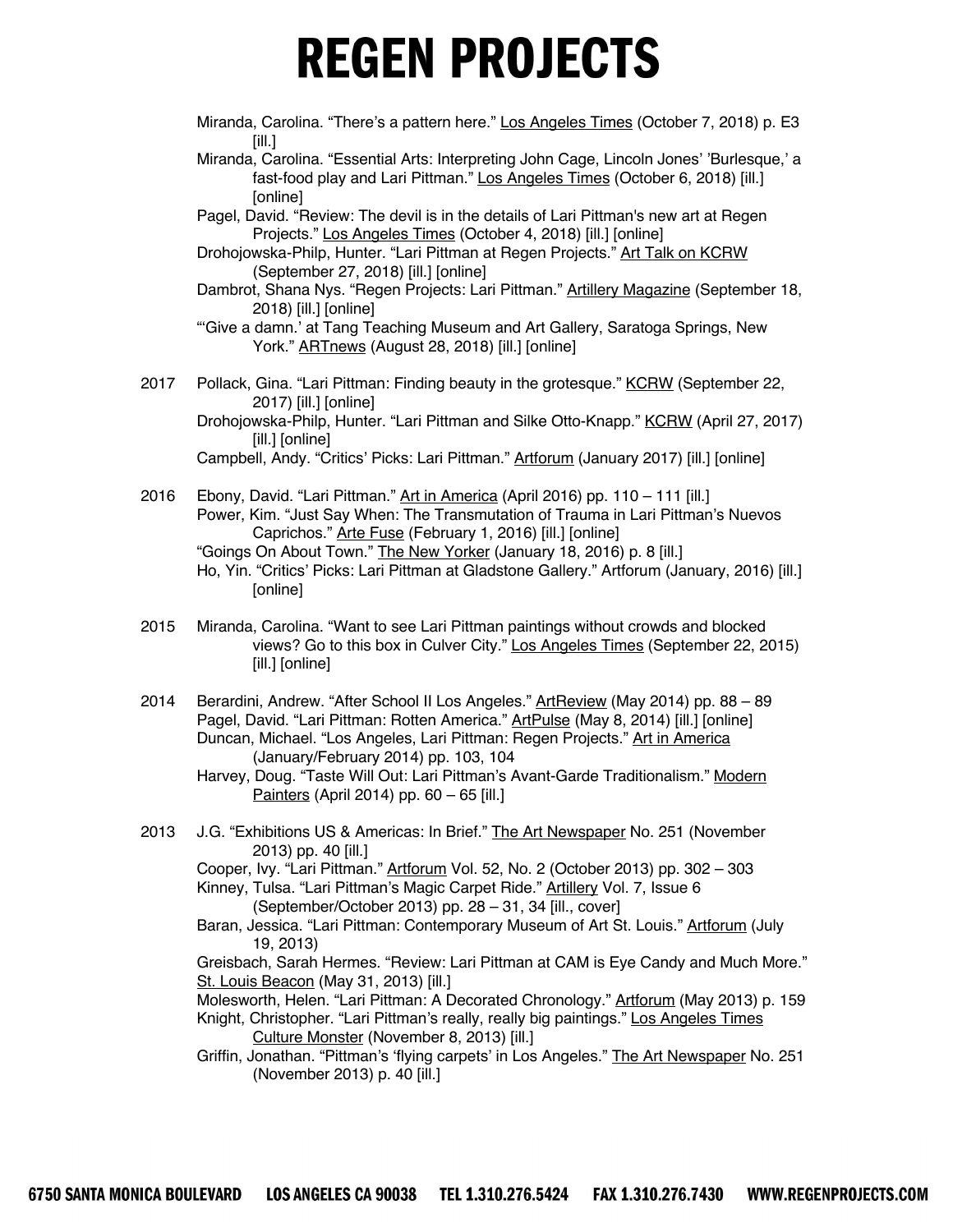Williams, Maxwell. "In L.A., Lari Pittman Takes on American Violence and Identity." The New York Times (November 12, 2013) [online] [ill.]

Drohojowska-Philp, Hunter. "Lari Pittman: From a Late Western Impaerium at Regen Projects." Art Talk on KCRW (November 14, 2013) [online] [ill.]

Williams, Maxwell. "Plowshares." The New York Times (November 17, 2013) p. 3 [ill.] Ollman, Leah. "Operatic, Violent Visions." Los Angeles Times (November 23, 2013) p. D5 [ill.]

Wagley, Catherine. "Five Artsy Things to Do This Week." L.A. Weekly (December 13 – 19, 2013) p. 42

Garrova, Robert. "Lari Pittman's Art Wonders How a Disturbed Nation Came to Be." Southern California Public Radio (November 21, 2013) [ill.] [online]

2012 Knight, Christopher. "Watching Society Heat Up in the 80s." The New York Times (May 30, 2012)

Green, Tyler. "A Forgotten Decade: How the Art of the 1980s Tackled Politics." Modern Painters (May 2012) pp. 30 – 31

2011 Spurrier, Jeff. "A Waterwise Cactus Garden." Garden Design Magazine (December 5, 2011) [ill.] [online]

Myers, Terry R. "Lari Pittman," The Brooklyn Rail (November 2, 2011) [online] [ill.] Bryant, Eric. "Lari Pittman." Art + Auction (October 2011) pp. 70 – 76

Silverman, Rena. "Lari Pittman at the Gladstone Gallery." **BlackBook** (September 27, 2011)

"Many Hued." Los Angeles Magazine (March 2011)

Abbe, Mary. "Art from the Heart." Star Tribune (January 27, 2011)

Ross, Johanna Agerman. "The Pittman Dowell Residence by Michael Maltzan." lcon Magazine (January 24, 2011) [ill.] [online]

West, Kevin. "The Client Whisperer." W Magazine (January 1, 2011) [ill.] [online]

- 2010 Buckley, Richard. "L.A. à l'Art Libre." Vogue Paris (December 2010) pp. 240 247 [ill.] Hawkins, Richard. "Best of 2010." Artforum (December 2010) p. 199 [ill.] Molesworth, Helen. "Best of 2010." Artforum (December 2010) pp. 222 – 223 [ill.] Finkel, Jori. "It Speaks to Me: Lari Pittman on Henri Matisse's 'The Black Shawl' at the Norton Simon." Los Angeles Times (November 17, 2010) p. D3 Rappolt, Mark. "Houses of Light." Apollo (September 2010) pp. 75 – 79 [ill.] Pagel, David. "Art Review: Lari Pittman at Regen Projects and Regen Projects II." Los Angeles Times (September 24, 2010) p. D23 [ill.]
	- Miles, Christopher. "Lari's Signature: Why Pittman Matters." L.A. Weekly (September 10 – 16, 2010) p. 20 [ill.]
	- Kushner, Rachel. "Surface Tension." Los Angeles Times Magazine (September 2010) pp.  $56 - 61$  [ill.]
	- Moreno, Shonquis. "Connected: Michael Maltzan Designed a Heptagonal House, Inspired by a Dissection Puzzle." Mark (August/September 2010) pp. 110 – 121 [ill., cover]
	- Ouroussoff, Nicolai. "Designed to Help Uplift the Poor." The New York Times (February 21, 2010) pp. 82 – 87 [ill.]

Smith, Roberta. "Post-Minimal to the Max." The New York Times (February 14, 2010) p. AR1

2009 Miles, Christopher. "Thomas Hirschhorn, Andrew Lord, and Lari Pittman at Regen Projects." L.A. Weekly (April 16 – April 22, 2009) p. 49 [ill.]

Smith, Roberta. "A Grand and Intimate Modern Art Trove." The New York Times (May 24, 2009) P. C1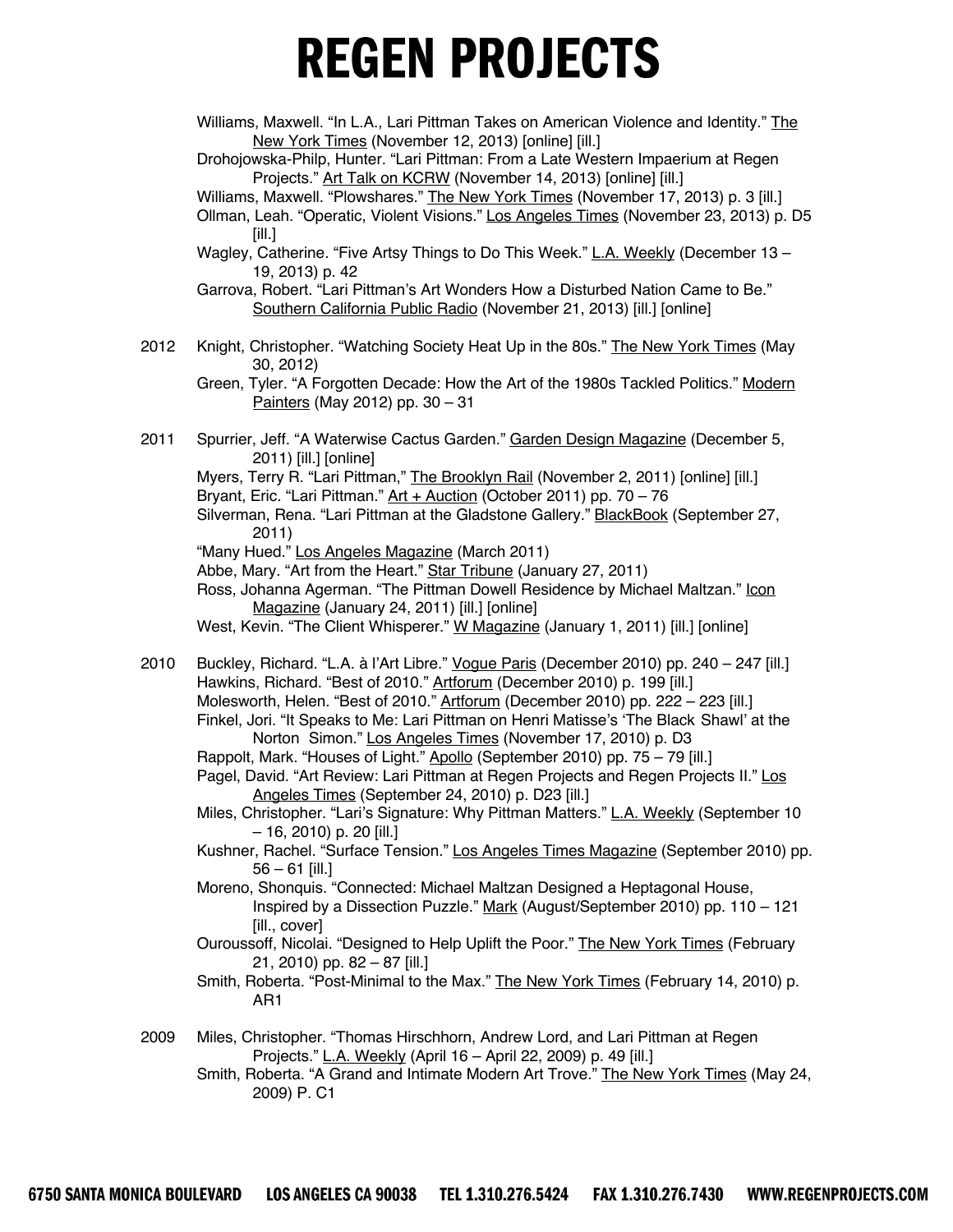2008 Smith, Roberta. "Lari Pittman." The New York Times (November 28, 2008) p. C26 McKenna, Kristine. "SoCal Color." The New York Times Style Magazine (Spring 2008) pp. 150 n–1 [ill.]

| 2007 | Miles, Christopher. "Lari Pittman." Artforum (December 2007) p. 362 [ill.]<br>Goldstein, Ann. "Best of 2007." Artforum (December 2007) pp. 318 - 319 [ill.]                                                                                                                                |
|------|--------------------------------------------------------------------------------------------------------------------------------------------------------------------------------------------------------------------------------------------------------------------------------------------|
|      | Myers, Holly. "Lari Pittman." Art Review (December 2007)<br>Kuipers, Dean. "60 Seconds with Lari Pittman." Los Angeles Times (October 18, 2007)<br>p. WS 31 [ill.]                                                                                                                         |
|      | Pagel, David. "Lari Pittman's Fantastic Dreams." Los Angeles Times (September 28,<br>2007) p. E18 [ill.]                                                                                                                                                                                   |
|      | Myers, Terry. "Eden's Edge: Fifteen LA Artists." Art Review (September 2007) pp. 116 -<br>117 $[ill.]$                                                                                                                                                                                     |
|      | Harvey, Doug. "Pittmania '07." L.A. Weekly (October 19 - 25, 2007) pp. 74 - 75 [ill.]<br>Ryan, Jeffrey. "Eden's Edge." Frieze (October 2007) pp. 272 - 273<br>"Enigmatic Tales of Lari Pittman and Veronika Kellndorfer." KCRW (September 18, 2007)<br>[III.]                              |
|      | Melrod, George. "It's HAMMER Time!" art Itd. (May 2007) p. 45 [ill.]<br>Knight, Christopher. "A City Garden of Earthly Delights." Los Angeles Times (May 23,<br>2007) [ill.]                                                                                                               |
|      | Littlejohn, David. "The Hammer Reinvents Itself as the Brassy Kid on the Block." The<br>Wall Street Journal (May 23, 2007) [ill.]                                                                                                                                                          |
|      | Harvey, Doug. "Personal Choices." L.A. Weekly (May 25 - 31, 2007) p. 58 - 60 [ill.]                                                                                                                                                                                                        |
| 2006 | McCormack, Christopher. "New York: Barbara Gladstone Gallery." Contemporary (No.<br>81, 2006) p. 90                                                                                                                                                                                        |
|      | Daniels, Corinna. "Gerhardsen Zeigt Steppende Aliens von Lari Pittman." Die Welt<br>(October 13, 2006) p. 33                                                                                                                                                                               |
|      | Roseland, Carrie. "Lari Pittman." Art Krush Magazine Issue 42 (October 4, 2006)<br>Bröymer, Björn. "Byen Som Sprenger Grenser." Afterposten - Reise: Berlin (September                                                                                                                     |
| 20,  | 2006) p. 4 [cover, ill.]                                                                                                                                                                                                                                                                   |
|      | Timberg, Scott. "UCLA Celebrates Its New Art Center." The Los Angeles Times<br>(September 14, 2006)                                                                                                                                                                                        |
|      | Maine, Stephen. "Lari Pittman at Barbra Gladstone." Art In America (April 2006) pp. 156<br>$-157$ [ill.]                                                                                                                                                                                   |
|      | Knight, Christopher. "Paris Does L.A. proud." Los Angeles Times (March 15, 2006) pp.<br>$E1, E6 - E7$ [ill.]                                                                                                                                                                               |
|      | Neil, Jonathan T.D. "Lari Pittman." Modern Painters (February 2006) p. 110 [ill.]                                                                                                                                                                                                          |
| 2005 | "Lari Pittman." The New Yorker (December 26, 2005 - January 2, 2006) p. 31<br>Johnson, Ken. "Lari Pittman." The New York Times (December 9, 2005) p. B39 [ill.]<br>Harvey, Doug. "State of the Art 2005: Lari Pittman." L.A. Weekly (October 28 -<br>November 3, 2005) p. 53 [ill., cover] |
|      | Yablonsky, Linda. "From Picket Signs to Creeping Vines." ArtNEWS (Summer 2005) pp.<br>$174 - 177$ [ill.]                                                                                                                                                                                   |
|      | Farquharson, Alex. "Lari Pittman." Frieze (March 2005) pp. 119 - 120 [ill.]                                                                                                                                                                                                                |
| 2004 | Drohojowska-Phil, Hunter. "Desert Classic." Metropolitan Home (November/December<br>2004) pp. 128 -135 [ill.]                                                                                                                                                                              |
|      | Sheets, Hilarie M. "Armand Hammer's Orphan Museum Turns Into Cinderella in Los<br>Angeles." The New York Times (October 6, 2004) pp. B1, B9                                                                                                                                                |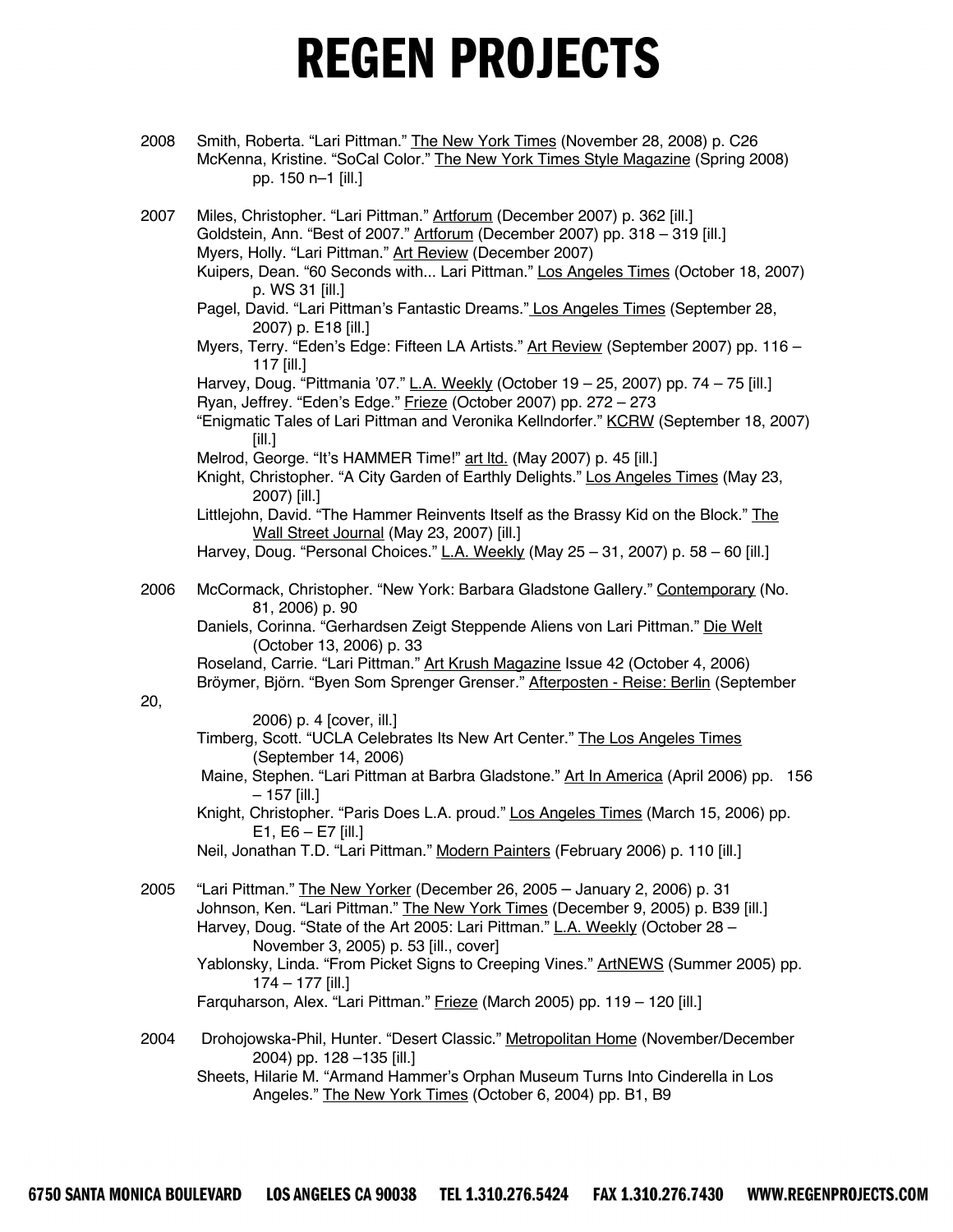Burnett, Craig. "Preview Exhibitions: Lari Pittman." The Guardian Guide (October 2,

|      | 2004) p. 37 [ill.]                                                                                                                                                                                                                      |
|------|-----------------------------------------------------------------------------------------------------------------------------------------------------------------------------------------------------------------------------------------|
|      | Drohojowska-Philp, Hunter. "Artist in Residence." Western Interiors and Design (2004)<br>pp. 148 - 155 [ill.]                                                                                                                           |
|      | Berkovitch, Ellen. "Robert Storr's new and strange SITE Santa Fe." Pasatiempo (July 16<br>$-22$ , 2004) pp. 50 $-55$ [ill.]                                                                                                             |
|      | Green, Tyler. "Fear Factor." Black Book (Fall 2004) pp. 118 - 120 [ill.]                                                                                                                                                                |
|      | Carlson, Lance. "Lari Pittman." ArtUS (April/May 2004) pp. 16 - 17 [ill.]                                                                                                                                                               |
|      | Drohojowska-Phil, Hunter. "Desert Classic." Metropolitan Home (November/December<br>2004) pp. 128-135 [ill.]                                                                                                                            |
|      | Duncan, Michael. "Lari Pittman at Regen Projects." Art in America (April 2004) p. 140 [ill.]<br>Young, Paul. "Money, Power and Picasso's Bathroom." V Life (February/March 2004) pp.<br>$80 - 87$                                       |
|      | Williams, Eliza. "Lari Pittman: Greengrassi." Art Monthly (2004) pp. 281 - 282 [ill.]                                                                                                                                                   |
| 2003 | Miles, Christopher. "Critics' Picks." Artforum (November 21, 2003) [ill.]<br>Pagel, David. "Nuances Tempo a Gusto for the Garish." Los Angeles Times (November                                                                          |
|      | 28, 2003) p. E32 [ill.]<br>Harvey, Doug. "Voluntary Complexity." L.A. Weekly (November 21 - 27, 2003) p. 44 [ill.]<br>Douglas, Sarah. "Lari Pittman: Regen Projects." The Art Newspaper (December 2003) p.                              |
|      | 9 [ill.]<br>Morris, Barbara. "'L.A. Post Cool' at the San Jose Museum of Art." Artweek (February<br>2003)                                                                                                                               |
|      | Miles, Christopher. "A Visual 'Dictatorship' Along Venice's Canals." The Los Angeles<br>Times (June 18, 2003) p. E1 & E6 [ill.]                                                                                                         |
|      | Muchnic, Suzanne. "Watch Your Step." ArtNEWS (Summer 2003) p. 127 [ill.]                                                                                                                                                                |
|      | Myers, Holly. "Redefining Boundaries of What's Hip." The Los Angeles Times (July 28,<br>2003) p. E8                                                                                                                                     |
|      | Vetrocq, Marcia. "Venice Biennale, 'Every Idea But One'." Art in America (September<br>2003) p. 136                                                                                                                                     |
|      | Drohojowska-Philp, Hunter. "Desert Classic." Metropolitan Home (November/ December<br>2003) pp. 128 - 135 [ill.]                                                                                                                        |
|      | Heilenman, Diane. "Reverie: Works from Collection of Douglas S. Cramer': Speed Art<br>Museum." ArtNEWS (October 2003) pp. 136 - 137 [ill.]                                                                                              |
| 2002 | Nichols, Matthew Guy. "Lari Pittman at Barbara Gladstone." Art in America (December,<br>2002) p. 110 [ill.]                                                                                                                             |
|      | Muchnic, Suzanne. "With All Its Hang-Ups, the L.A. Gallery Scene Thrives." Los Angeles<br>Times (November 24, 2002)                                                                                                                     |
|      | Gioni, Massimiliano. "Playing Among the Ruins" FlashArt (May - June 2002) p. 78<br>Rossi, Michael. "Los Angeles Class." artnet News (April 29, 2002) [ill.]<br>Skarf, Shayna. Time Out New York (April 25 - May 2, 2002) [ill.]         |
| 2001 | Drohojowska-Philp. "Where Life and Art Commingle." Los Angeles Times p. E1,<br>$E5$ [ill.]                                                                                                                                              |
|      | Christopher, Miles. "Lari Pittman." Artforum (April 2001) p. 143 [ill.]<br>"Regen Projects." I-D Gallery Issue No. 208 (April 2001) p. 215 [ill.]<br>Pagel, David. "Texture Upon Texture in Pittman's Paintings." The Los Angeles Times |
|      | (February 16, 2001) p. F26 [ill.]<br>Myers, Holly. "Freedom From Cool." The Los Angeles Times (March 2, 2001) p. F30                                                                                                                    |
| 2000 | Mulatero, Ivana. "Lari Pittman." Juliet Art Magazine (November 1999 - January 2000)                                                                                                                                                     |

pp. 38 – 39 [ill.]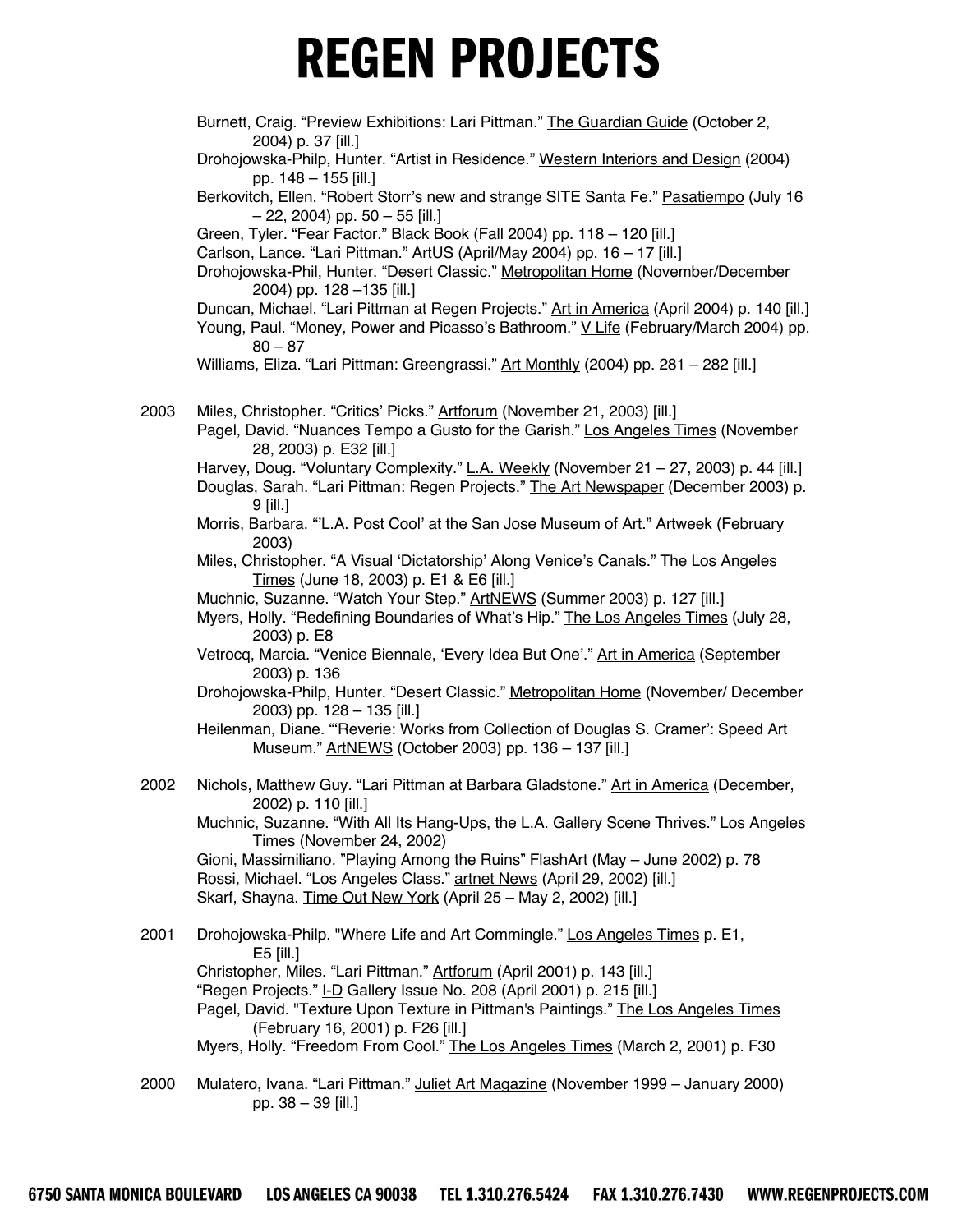|      | Freudenheim, Susan. "The Getty's Link to the Living." The Los Angeles Times (March 5,<br>2000) [ill., section cover]<br>Pagel, David. "Fresh Riffs on a Theme." The Los Angeles Times (March 1, 2000)                                               |
|------|-----------------------------------------------------------------------------------------------------------------------------------------------------------------------------------------------------------------------------------------------------|
|      | Littlejohn, David. "The Gallery: Hilltop Invitational." Wall Street Journal (April 25, 2000) p.<br>A24                                                                                                                                              |
|      | Van Gelder, Lawrence. "Past to Present." The New York Times (February 26, 2000)<br>Kushner, Robert. "Lari Pittman at Barbara Gladstone." Art in America (May 2000) p. 160                                                                           |
|      | [III.]<br>Wolf, Sara. "A departure for the Getty." The Orange County Register (March 12, 2000)<br>pp. 21 - 22 [ill.]                                                                                                                                |
|      | Johnson, Reed. "Getty Exhibition Marks Departure from Ordinary." Daily News (April 13,<br>2000) p. 12 [ill.]                                                                                                                                        |
|      | Crane, Tricia. "Getting the Getty." Brentwood News (March 2000) pp. 17 - 19 [ill.]<br>Johnson, Reed. "Impressions of the Getty." Daily News (April 20, 2000)<br>Harvey, Doug. "Monumental Edibles at the Getty Contemporary." L.A. Weekly (March 10 |
|      | $-16, 2000$ ) p. 37 $-38$ [ill.]<br>Morgan, Susan. "The Getty Gets Real." Elle (March 2000) [ill.]                                                                                                                                                  |
|      | Cooper, Jacqueline. "Departures." New Art Examiner (July/August 2000)                                                                                                                                                                               |
|      | Albertini, Rosanna. "Getty Departures." Art Press (July 2000) p. 257<br>Allan, Lois. "Departures: 11 Artists at the Getty." Artweek (May 2000)                                                                                                      |
|      | "In the Museums: Departures: 11 Artists at the Getty." Art-Talk (February 2000)                                                                                                                                                                     |
|      | Miles, Christopher. "Departures: 11 Artists at the Getty." Artforum (January 2000)                                                                                                                                                                  |
| 1999 | Brown, Corie and Peter Plagens. "Hollywood's Big Art Deal." Newsweek (December 6,<br>1999) pp. 78 - 80                                                                                                                                              |
|      | Vogel, Carol. "Inside Art: The Getty as Muse." The New York Times (August 6, 1999)                                                                                                                                                                  |
|      | Glueck, Grace. "Lari Pittman." The New York Times (December 10, 1999) p. B47                                                                                                                                                                        |
|      | Saltz, Jerry. "The Managerial Sublime." Village Voice (November 30, 1999) [ill.]<br>Ollman, Leah. "Connections." Los Angeles Times (October 1, 1999) p. F26                                                                                         |
|      | "Morning Report." Los Angeles Times (August 4, 1999)                                                                                                                                                                                                |
|      | Solomon, Deborah. "How to Succeed in Art." The New York Times Magazine (June 27,<br>1999) pp. $38 - 41$ [ill.]                                                                                                                                      |
|      | Vincent, Steven. "Impact Players." Art + Auction (May 15, 1999) pp. 75 - 81                                                                                                                                                                         |
|      | Rawsthorn, Alice. "L.A. Story: The Most Exciting Art is Now Produced in Los Angeles."<br>British Vogue (April 1999) pp. 79 - 82 [ill.]                                                                                                              |
|      | "Future Shock." Los Angeles Magazine (December 1999) p. 160 [ill.]                                                                                                                                                                                  |
|      | Leguizamo, John. "Manhattan Transfer." Los Angeles Magazine (February 1999) pp. 59 -<br>$61$ [ill.]                                                                                                                                                 |
|      | Peaker, Carol. "Lari Pittman: Institute Contemporary Art." International Contemporary Art<br>(November/January 1999) p. 50                                                                                                                          |
|      | Knight, Christopher. "Taking Issues with Ideas About Art." Los Angeles Times (January 7,<br>1999)                                                                                                                                                   |
| 1998 | Mooney, Jim. "Queer Pickings: The Art of Lari Pittman." Third Text Issue 44 (Autumn<br>1998) pp. 79 - 86 [ill.]                                                                                                                                     |
|      | Muchnic, Suzanne. "Forget the Musty Cliche's." The Los Angeles Times (December 20,<br>1998) p. 63                                                                                                                                                   |
|      | Jones, Ronald. "The Best of 1998." Artforum pp. 100 - 101                                                                                                                                                                                           |
|      | Wallach, Amei. "Vision of the Void Behind the California Sun." The New York Times<br>(November 29, 1998) pp. 43 - 44                                                                                                                                |
|      | Handler, Ruth. "Lari Pittman." Art Das Kunstmagazin (September 1998) pp. 70 - 71 [ill.]                                                                                                                                                             |
|      | Harvey, Doug. "Pos. and Neg.; Up and Down with Sunshine and Noir." L.A. Weekly<br>(November 6 - 12, 1998) p. 56 [ill.]                                                                                                                              |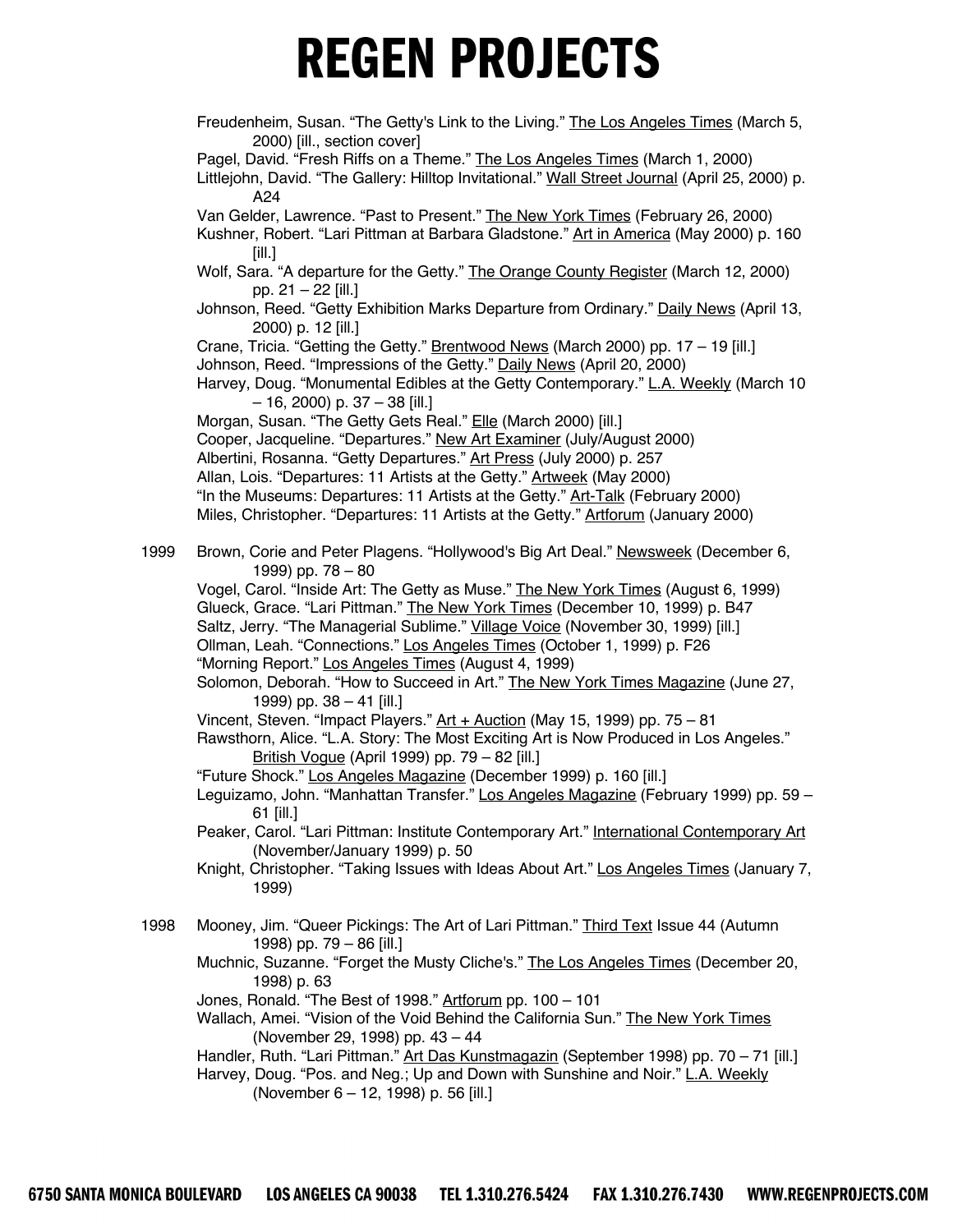Gerstler, Amy. "Art Attack." Los Angeles Magazine (November 1998) pp. 98 – 105 [ill.] Rian, Jeff. "Sunshine & Noir and L.A. Times." Flash Art (October 1998) pp. 61, 67 Goff, Robert. "Collections: Modernism is modern again." Forbes (September 7, 1998) [ill.] [online] Pagel, David. "Pittman Makes Acrobatic Leap, Soars Above Crowd." The Los Angeles Times (January 30, 1998) p. F28 Hultkrans, Andrew. "Surf and Turf." Artforum (Summer 1998) pp. 106 – 113, 146 Cotter, Holland. "Art Review: 'Painting From Another Planet'." The New York Times p. B38 "Art Market: Our choice of London Contemporary Galleries." The Art Newspaper No. 83 (July/August 1998) "Il re della Pop Art." Architectural Digest Edizione Italiana (July 1998) [ill.] Ingleby, Richard. "Visual Art." The Independent (July 14, 1998) [ill.] Parkes, James Cary. "California Screaming." Gay Times (May 1998) p. 70 [ill.] McEwen, John. "Walls of Sound and Fury." The Sunday Telegraph (July 26, 1998) [ill.] Searle, Adrian. "Nice But Can You Keep Your Trousers on Next Time?." The Guardian (August 4, 1998) p. 10 [ill.] "Identity Crisis; Artist Lari Pittman questions queer stereotypes." Time Out (July 15 – 22, 1998) p. 106 [ill.] Sewell, Brian. "Abject Bilge." The Evening Standard (August 20, 1998) pp. 26 - 27 [ill.] Feaver, William. "ART: East International, Lari Pittman." The Observer Review (July 26, 1998) pp.  $6 - 8$  [ill.] Cooper, Dennis. "Dennis Cooper on... Lari Pittman." The Evening Standard (July 16, 1998) [ill.] "Lari Pittman at Regen Projects." dArt International Volume 1, No. 2 (1998) p. 29 [ill.] Morgan, Stuart. "Lari Pittman: Cornerhouse, Manchester." Art Monthly (July/August 1998) pp. 26 – 27 [ill.] Muchnic, Suzanne. "Acquisition and Merger." ArtNEWS (Summer 1998) p. 74 [ill.] Haithman, Diane. "Framing an Art World Merger." Los Angeles Times (July 8, 1998) p. F1, F8 [ill.] Muchnic, Suzanne. "Lari Pittman: Regen Projects." Art News (June 1998) p. 132 [ill.] "News: Lari Pittman: Exeter, Manchester." Flash Art (June 1998) p. 52 [ill.] Price, Dick. "Exhibition of the Month: Lari Pittman." I-D Magazine June 1998 "Calculated Celebrations." Hot Line (1998) p. 7 [ill.] Cook, Christopher. "Lari Pittman." Modern Painters (1998) pp. 103 – 105 [ill.] Tozer, John. "Lari Pittman." Contemporary Visual Arts Issue 19 (1998) p. 69 [ill.] Burrows, Wayne. "As Happy as Lari." In the City (1998) p. 29 [ill.] "Exhibitions: Lari Pittman." The Guardian (May 16 - 22, 1998) p. 5, 11 [ill.] "Way Out West Coast Life." MEN (May 15, 1998) "Midlands & North West Previews." ArtReview (May 1998) p. 7 Nittve, Lars. "Kunst in L.A." Merian (April 1998) pp. 30 – 37 [ill.] Drohojowska-Philp, Hunter. "Lari Pittman at Regen Projects." Art + Auction (February 1998) p. 56 [ill.] "Week in Preview." Los Angeles Times (1998) Graig, Randy. "A Letter from L.A." Sunday Oregonian (December 21, 1998) p. 8 Cotter, Holland. "Ideas from the Air, Wrapped in Paper." The New York Times (December 19, 1998) p. B35 Pagel, David. "Lari Pittman." Bomb: The Best of Bomb Magazine's Interviews with Artists (1998) pp. 168 – 175 [ill.] "Szene Los Angeles: Lari Pittman." Art das Kunstmagazin (December 1998) p. 32 [ill.] Rubinstein, Raphael. "Abstraction Out of Bounds." Art in America (November 1998) pp.  $104 - 115$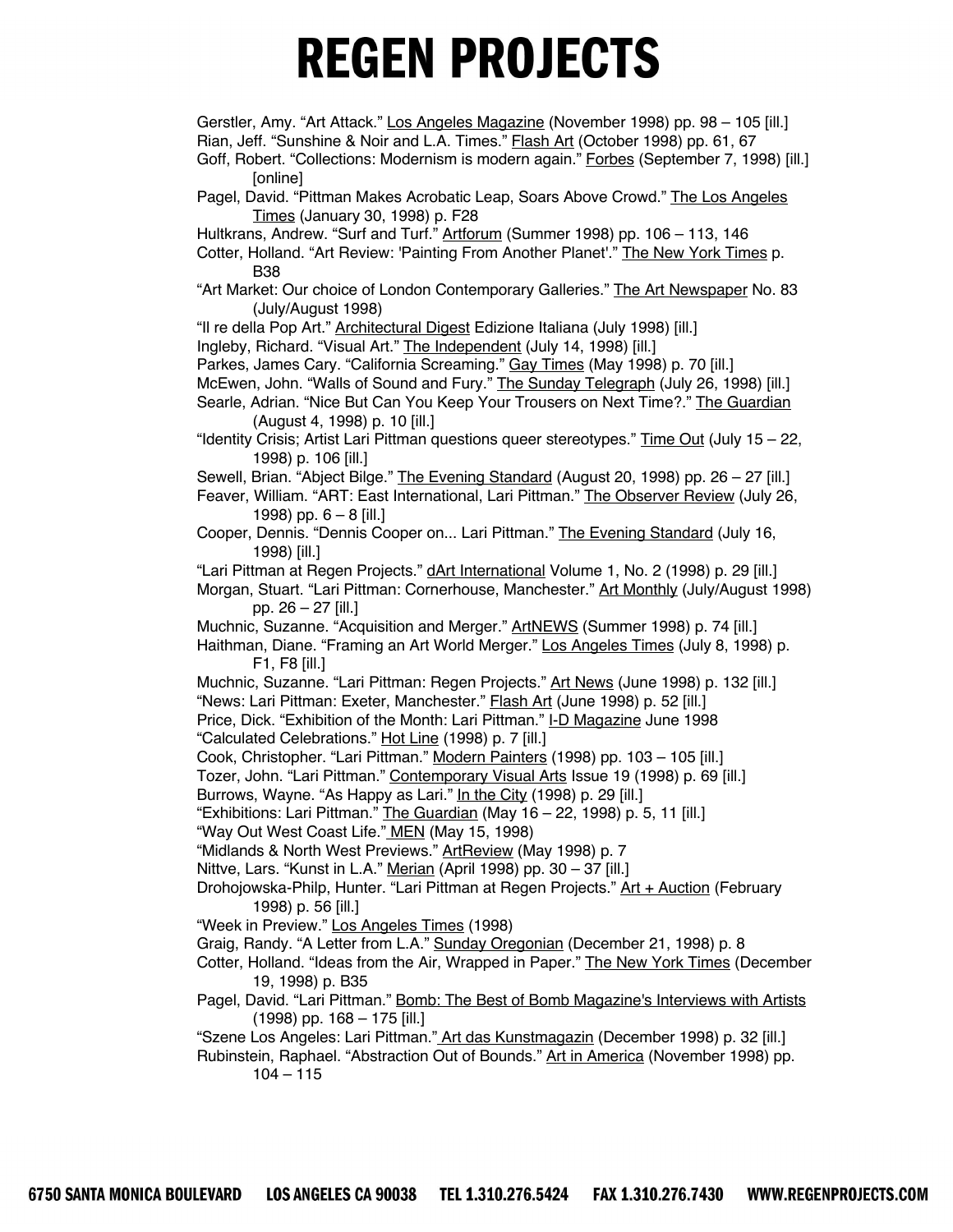Wilson, Jennifer. "Strokes of Genius: Lari Pittman's Vibrant Paintings Break All the Rules." Los Angeles Magazine (November 1998) p. 184 [ill.] Johnson, Ken. "A Post-Retinal Documenta." Art in America (October 1998) p. 86 Patterson, Tom. "Catchy: Humor, Satire Abound in Show at SECCA." Winston-Salem Journal (September 7, 1997) Morgan, Stuart. "The Human Zoo, Stuart Morgan on Documenta X." Frieze (September/October 1998) p. 77 [ill.] Higgs, Matthew. "Vive Les Sixties." Art Monthly (September 1998) p. 2 Pagel, David. "My European Art Pilgrimage [or what I did on my summer vacation]." art issues (September/October 1998) p. 29 Damgaard, Mogens. "Den iscenesatte by." **Fyns Stiftidende (July 7, 1998)** [ill.] 1997 Vogel, Carol. "Inside Art." The New York Times (July 24, 1997) p. B34 "Lari Pittman: Like You." ASC11 (June 23, 1997) pp. 46 – 47 [ill.] Knight, Christopher. "X Marks the Flop." The Los Angeles Times (July 20, 1997) p. 4, 67 Ericsson, Lars O. "Ljus Och Svarta fran L.A." Dagens Nyhoter (May 23, 1997) "Konsten och Varldsstadens Sjal." Arbetet Nyheterna (May 18, 1997) Brodersen, Annette. "L.A. Under Huden." Aktuelt (May 16, 1997) section 2, p. 3 [ill.] Larsen, Lars Bang. "Los Angeles i Humlebaek." Poltiken (May 14, 1997) Goodeve, Thyrza Nichols. "Signs of the Times: Q/A Thyrza Nichols Goodeve on Copy Shopping." Artforum (May 1997) pp. 25 – 26 Tsingou, Emily. "Art Reviews: Lari Pittman, White Cube." Blocnotes No. 14 (January/February 1997) pp. 131 – 132 [ill.] "1997 Biennial Guide." Whitney Magazine of the Whitney Museum of American Art Vol. 1, No. 2 (Spring 1997) [ill.] Saltz, Jerry. "Showtime at the Whitney: Third Floor." Time Out New York (April 3 - 10, 1997) p. 39 Schjeldahl, Peter. "Museumification 1997: The Whitney Biennial as Pleasure Machine." Village Voice (April 1, 1997) pp. 80 – 81 Trebay, Guy. "Dialogue of the Biennialites." Village Voice (April 1, 1997) pp. 50 – 51 Knight, Christopher. "Show Time at Biennial: Send in the Big Crowds." Los Angeles Times (1997) p. F1, F26 McKenna, Kristine. "It Happens Every Two Years." Los Angeles Times (March 9, 1997) p. 3, 78 "Mike Kelley and L.A. Art Scene." **BT Magazine** (February 1997) pp. 76 – 77 [ill.] Vogel, Carol, "Inside Art." The New York Times (January 3, 1997) p. B18 "Faces to Watch '97." The Los Angeles Times (January 5, 1997) p. 11 Opie, Catherine. "Faces of L.A.: Lari Pittman." L.A. Weekly (January 3 - 9, 1997) [ill.] 1996 Plagens, Peter. "Sketchbook: Lari Pittman Review." Civilization (December/January 1996) pp. 22 – 23 [ill.] Knight, Christopher. "There's 'Sexual Politics' and Museum Politics Too: Best Museum Show." Los Angeles Times (1996) [ill.] Snow, Shauna. "Art: No Otis Regrets." Los Angeles Times (December 18, 1996) Knight, Christopher. "Just How Contemporary?." Los Angeles Times (December 15, 1996) pp. 3, 64 – 65 Pagel, David. "Lari Pittman." Atelier (December 1996) pp. 32 - 43 [ill., cover] Duncan, Michael. "Flash and Filigree." Art in America (December 1996) pp. 64 - 71, 113 [ill., cover] Kornblau, Gary. "Best of 1996." Artforum (December 1996) p. 96 [ill.] Knight, Christopher. "Best of 1996." Artforum (December 1996) p. 91 [ill.] "Flash Art News: Pittman Solo." Flash Art (November/December 1996) p. 47 "Catalogs." Communication Arts Design Annual (November 1996) p. 88 [ill.]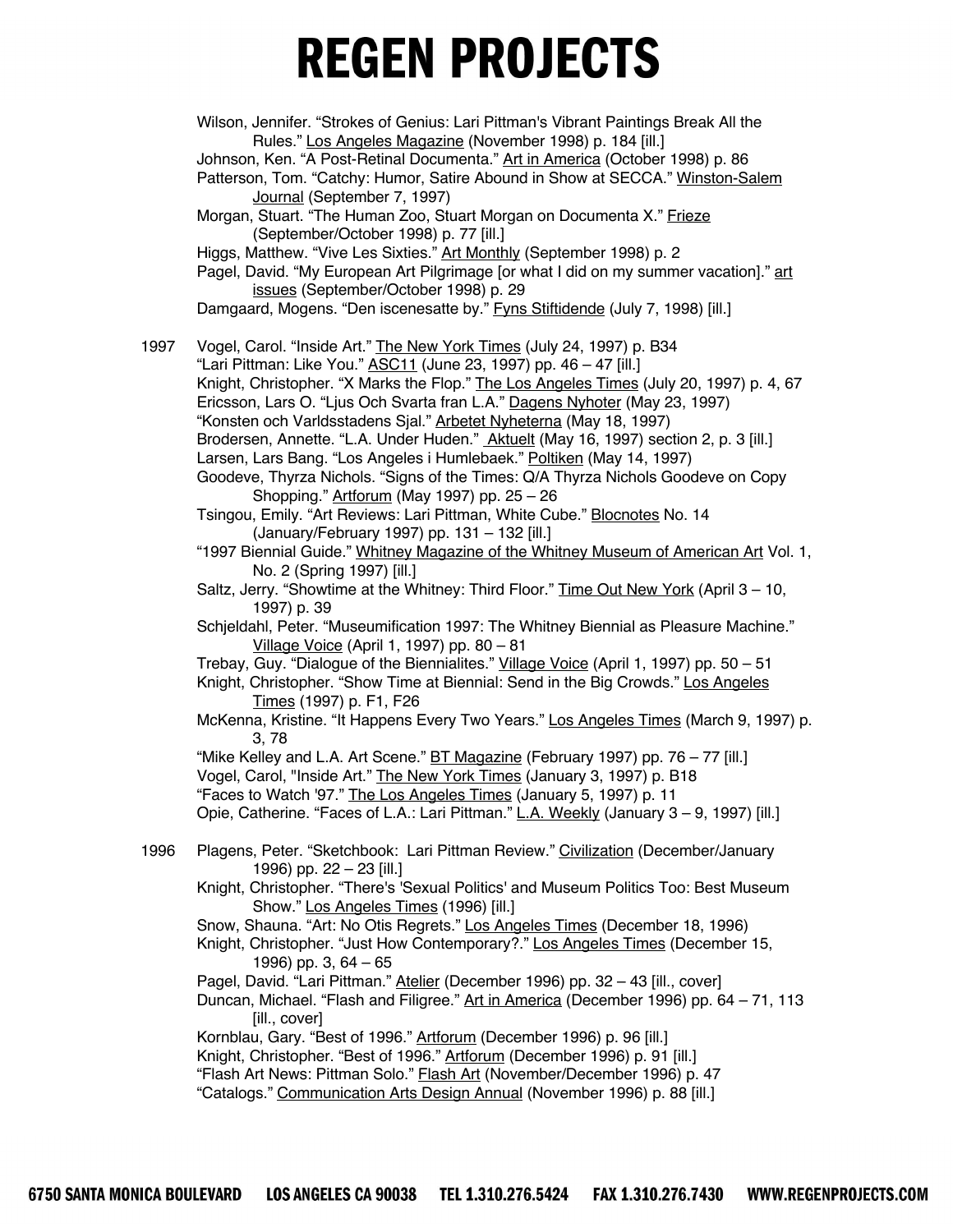| Wilson, Malin. "Coming to Our Senses." Art Issues (November/December 1996) pp. 18 -<br>21 [ill.] |
|--------------------------------------------------------------------------------------------------|
| Cutajar, Mario. "The Democracy of Images." Art + Text (November 1996) pp. 40 - 41 [ill.]         |
| Dewan, Shaila. "Frill a Minute." Houston Press (October 31 - November 6, 1996) p. 43             |
| [III.]                                                                                           |
| Johnson, Patricia C. "Colorful Chaos." Houston Chronicle (October 18, 1996) pp. 1D, 4D           |
|                                                                                                  |
| [III.]                                                                                           |
| Kent, Sarah. "Lari Pittman." Time Out London (October 16 - 23, 1996)                             |
| Anspon, Catherine D. "Paintings that Speak with the Voice of the People." Public News            |
| (October 2, 1996) p. 8                                                                           |
| "The 100 Coolest People in Los Angeles." Buzz (October 1996) [ill.]                              |
| "Pick of the Bunch: Lari Pittman." Attitude Magazine (October 1996)                              |
| Helfand, Glen. "Art Throb." The Advocate (September 17, 1996) [ill.]                             |
| Relyea, Lane. "Lari Pittman: LACMA." Artforum (September 1996) p. 104 [ill.]                     |
| Helfand, Glen. "Hope and Glamour: Pittman Retrospective is an Orgy of Glorious                   |
| Desserts." Bay Area Reporter (August 8, 1996) pp. 39 - 41 [ill.]                                 |
| Frank, Peter. "Pale Males." L.A. Weekly (July 26 - August 1, 1996) pp. 38 - 40 [ill.]            |
| Dambrot, Shana Nys. "Lari Pittman." Hot Lava (August 1996) [ill.]                                |
| Smith, Richard. "Lari Pittman at the Los Angeles County Museum." Artweek (August                 |
| 1996) [ill.]                                                                                     |
| Chattopadhyay, Collette. "A Conversation with Lari Pittman, Artist." Artweek (August             |
| 1996) pp. 19 - 20 [ill.]                                                                         |
| Deitcher, David. "Pittman's Progress." Out (August 1996) p. 44 [ill.]                            |
| Dambrot, Shana Nys. "Lari Pittman." Hot Lava (August 1996) p. 28 - 33 [ill.]                     |
| Zellen, Jody. "Lari Pittman." Artscene (July/August 1996) [ill.]                                 |
| Knaff, Devorah L. "Allusions to Stories We Know--or Do We?." The Press-Enterprise                |
| (Riverside) (July 28, 1996) [ill.]                                                               |
| Frank, Peter. "Pale Males: Giving up the White Man: Ed Moses, Lari Pittman and Tim               |
| Hawkinson." L.A. Weekly (July 26, 1996) [ill.]                                                   |
| Levi, Lawrence. "Shows Not To Miss." Art & Antiques (July 1996) [ill.]                           |
| Pagel, David. "A Powerful, Defining Moment." The Los Angeles Times (June 25, 1996) p.            |
| F1, F9 [cover, ill.]                                                                             |
| Drohojowska-Philp, Hunter. "Art About Life." Si (Summer 1996) pp. 22 - 25, 78 [ill.]             |
| Knight, Christopher. "When More Really is More." The Los Angeles Times (June 16,                 |
| 1996) pp. 1, $8 - 9$ , 83 [ill., cover]                                                          |
| Pagel, David. "Lari Pittman." Frieze (Summer 1996) pp. 78 - 79 [ill.]                            |
| "Joyful Noise: The Art of Lari Pittman." Los Angeles County Museum of Art Magazine               |
| (June 1996) pp. 4 – 5 [cover, ill.]                                                              |
| Young, Paul. "Buzz Bets." Buzz (June/July 1996) p. 34                                            |
| Miles, Christopher. "Lari Pittman's Table Manners." Detour Magazine (June/July 1996) p.          |
| 140, 142 [ill.]                                                                                  |
| Knight, Christopher. "Critics Pick." Los Angeles Times (May 18, 1996) p. SP 4, SP 10 [ill.]      |
| Frank, Peter. "Critiques of Pure Abstraction, Lari Pittman Drawings." L.A. Weekly (March         |
| 8 - 14, 1996) p. 126                                                                             |
| Graham, Robert. "Pittman's Art Should Stand, Fail on Own Merit." Los Angeles Times               |
| (March 4, 1996) p. F3                                                                            |
| Greene, David. "LA Story." Art Monthly No. 193 (February 1996) pp. 8 - 10 [ill.]                 |
| "Review of 'Drawings' Draws Anger." The Los Angeles Times (February 26, 1996) p. F3              |
|                                                                                                  |
| Darling, Michael. "Nothing's Shocking." Los Angeles Reader (February 23, 1996) p. 11             |
| [III.]                                                                                           |
| Wachs, Joel. "Pittman's Eloquent Voice." The Los Angeles Times (February 17, 1996) p.<br>F16     |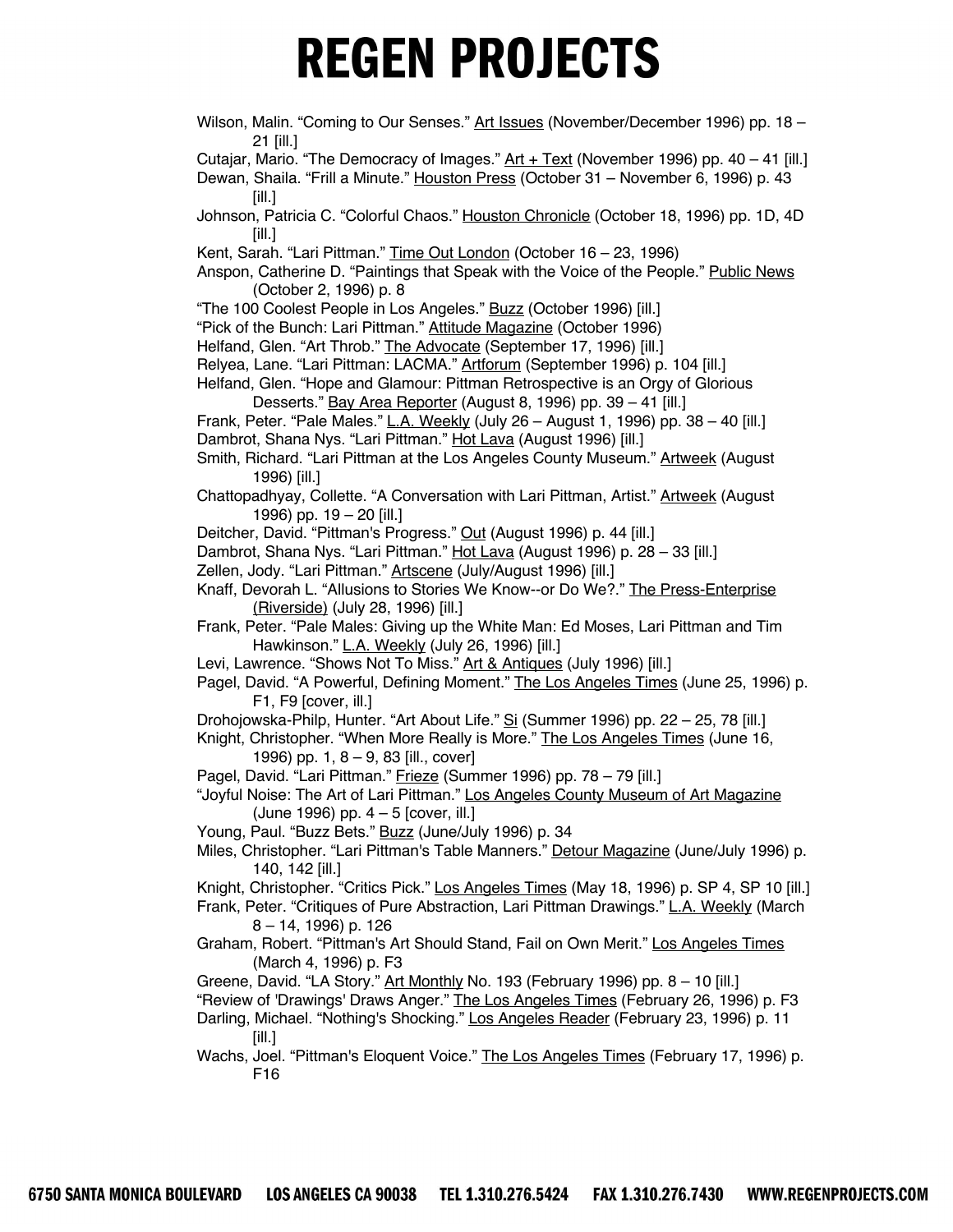Wilson, William. "The Decadent Decor of Pittman's 'Drawings'." Los Angeles Times (February 7, 1996) p. 1, 5 [ill.]

Greene, David, A. "Lari Pittman at Regen Projects." Art Issues (January/February 1996) p. 48 [ill.]

Knight, Christopher. "Faces to Watch in '96." Los Angeles Times (January 16, 1996) p. 9

1995 Schmerler, Sarah. "Carroll Dunham and Lari Pittman." Time Out (October 11–18, 1995) p. 29 [ill.]

Karmel, Pepe. "Dutch Wives, Phone Sex and Other Cheap Thrills." The New York Times (September 22, 1995)

Relyea, Lane. "Fear and Loathing at the Whitney." Frieze (Summer 1995) pp. 38 - 41 Avgikos, Jan. "1995 Biennial." Artforum (Summer 1995) pp. 100 – 101, 136

Knight, Christopher. "Last Chance For Eden." Art Issues (1995)

Pinto, Roberto. "Lari Pittman at Studio Guenzani." Flash Art (April/May 1995)

Giulivi, Ariella. "Lari Pittman at Studio Guenzani." Tema Celeste (April/May 1995)

- Knight, Christopher. "Toning it Down at the Whitney." Los Angeles Times (April 16, 1995) p. 5, 54
- Bonetti, David. "San Francisco Show and Tell." Out Magazine (April 1995)

Bland, Celia. "Back to Basics." Museums New York (March/April 1995)

- Behr, Martin. "Asprin auf Holz, Vinyl auf Folie." Salzburger Nachricheten (March 11, 1995) p. 11
- Giulivi, Ariella. "Passaggio a Oriente." Tema Celeste (January March 1995)
- Hirsh, Faye. "Lari Pittman at Jay Gorney Modern Art." Flash Art (January/February 1995) pp. 96 – 97 [ill.]
- Jones, Amelia. "Lari Pittman's Queer Feminism." Art + Text (January 1995) pp. 36 42 [ill., cover]
- Kandel, Susan. "Lari Pittman's Bucolic, Bizarre Paintings." Los Angeles Times (1995) p. F20
- 1994 Myers, Terry R. "A Hard Picture is Good to Find: Productivity and Value in the Work of Lari Pittman / Que gusto Encontrar una Pintura Dificil: Productividad y Valor en la Obra de Lari Pittman." Atlantica (Winter 1994 – 1995) pp. 92 – 99, 177 – 180 [ill.] Duncan, Michael. "L.A. Rising." Art in America (December 1994) pp. 72 – 83 [ill.]
	- Gardner, Paul. "Lights, Canvas, Action: When Artists Go to Movies." ArtNEWS (December 1994)

Myers, Terry R. "Painting Camp." **Flash Art (December 1994) p. 73 - 75 [ill.]** 

Scarborough, James. "Lari Pittman at Rosamund Felsen." Art Press (November 1994)

Caricature of Lari Pittman. The New Yorker (October 24, 1994)

"Bound and Determined." The New Yorker (October 24, 1994)

- Servetar, Stuart. "True Lies, False Falseness & Defensive Vulnerability." New York Press (October 19, 1994)
- The Blind Man No. 3 (October 1994) [ill.]
- Cotter, Holland. "Lari Pittman at Jay Gorney Modern Art." The New York Times (September 30, 1994)
- Myers, Terry R. "Lari Pittman at Jay Gorney." Art + Auction (September 1994) p. 52 [ill.] Frohman, Mark. "Owl Job." Public News (May 18, 1994)
- Chadwick, Susan. "Exciting Exhibit Displays Technical Mastery." Houston Post (May 5, 1994)

Saltz, Jerry. "L.A. Rising." Art + Auction (April 1994) pp. 88 - 91, 122 [ill.]

Knight, Christopher. "A Suggestion of Cultural Edginess." Los Angeles Times (March 10, 1994) p. F1, F11

Gardner, Paul. "Is Art Good For You?." ArtNEWS (March 1994)

Myers, Terry R. "Lari Pittman at Felsen Gallery." New Art Examiner (March 1994) [ill.]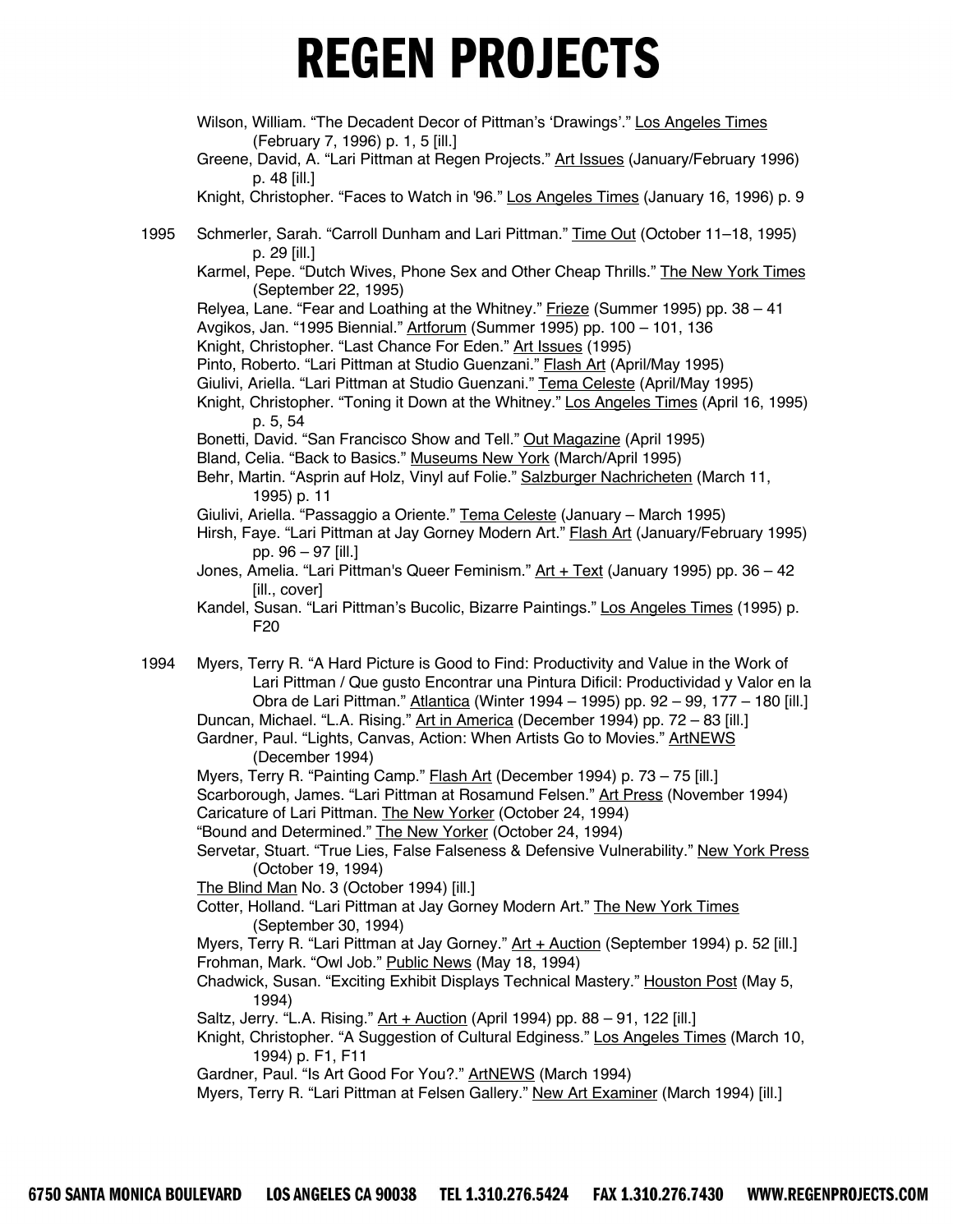Duncan, Michael. "Lari Pittman at Rosamund Felsen." Flash Art (March/April 1994) pp.  $108 - 109$  [ill.] Smith, Roberta. "Group Shows of Every Kind..." The New York Times (February 25, 1994) "The Space of Time." Art Nexus (January – March 1994) 1993 Jones, Bill. "The Space of Time." Poliester (December 1993) Pagel, David. "A Visit to the Hyperactive World of Lari Pittman." Los Angeles Times (December 4, 1993) Pincus, Robert. "Pittman as Bright as Ever." The San Diego Union-Tribune (November 28, 1993) [ill.] Kimmelman, Michael. "The Exquisite Corpse Rises From the Dead." The New York Times (November 7, 1993) Muchnic, Suzanne. "Lari Pittman: Fast Forward." ArtNEWS (November 1993) Drohojowska, Hunter. "The Pleasure Posture." Art Issues (November - December 1993) pp. 20 – 23 [ill.] Clarkson, David. "Lari Pittman at Jay Gorney Modern Art." Flash Art (October 1993) Cameron, Dan. "What Goes Around..." Art + Auction (October 1993) Drohojowska-Philp, Hunter. "She Deals in Dangerous Art." Los Angeles Times (September 12, 1993) The Paris Review Issue #127 (Summer 1993) [ill., cover] Smith, Roberta. "Shades of a Rebirth for Painting." The New York Times (June 18, 1993) Rian, Jeff. "The 1993 Whitney Biennial: Everyone Loves a Fire." Flash Art (May - June 1993) pp. 78 – 79 Deitcher, David. "Dividing the Sheep from the Goats." Artforum (May 1993) pp. 13 - 14 Cottingham, Laura. "The Pleasure Principled." Frieze (May 1993) pp. 10 - 15 [ill.] Duncan, Michael. "LAX Lifts Off." Art in America (April 1993) pp. 51 – 55 Schjeldahl, Peter. "Art + Politics = Biennial/Missing: The Pleasure Principal." Village Voice (March 16, 1993) Knight, Christopher. "Whitney Biennial: Crushed By It's Good Intentions." Los Angeles Times (March 10, 1993) Smith, Roberta. "At the Whitney Biennial With a Social Conscience." The New York Times (March 5, 1993) Dell'Orso, Silvia. "L'artista-Rambo non abita piu qui." Il Giornale Dell'Arte (March 1993) Gimelson, Deborah. "The Whitney Biennial: The Show the Art World Loves to Hate." Mirabella (March 1993) Nesweda, Peter. "Lari Pittman at Krinzinger." Forum (January - February 1993) 1992 Cameron, Dan. "Sweet Thing." Artforum (December 1992) pp. 58 – 59 [ill., cover] Cooper, Dennis, and Yancy C. "Lari Pittman: The August Vigilante." Artforum (December 1992) pp. 54 – 57 [ill., cover] Frohmann, Gunther, "Ganz schon Lax." Wirtschafts Woche (November 1992) Trenkler, Thomas. "Gar Nicht Lax und Etwas Bescheiden." Observer (November 5, 1992) Myers, Terry R. "Lari Pittman at Arthur Roger: Fear Strikes Out." QW (October 4, 1992) Adams, Brooks. Art in America (September 1992) p. 123 [ill.] Pagel, David. "Helter Skelter." Art Issues (May/June 1992) pp. 32 - 33 [ill.] Smith, Roberta. The New York Times (May 15, 1992) Bonami, Francesco. "US Pain: New American Figuration." Flash Art (May/June 1992) The New Yorker (April 27, 1992) Kandel, Susan. "Lari Pittman." Arts (April 1992) Drohojowska, Hunter. "Helter Skelter: LA Raw." ArtNEWS (April 1992) Davis, Bruce. "Artists' Books." Art Issues (March/April 1992) p. 31 "Goings on About Town." The New Yorker (March 30, 1992)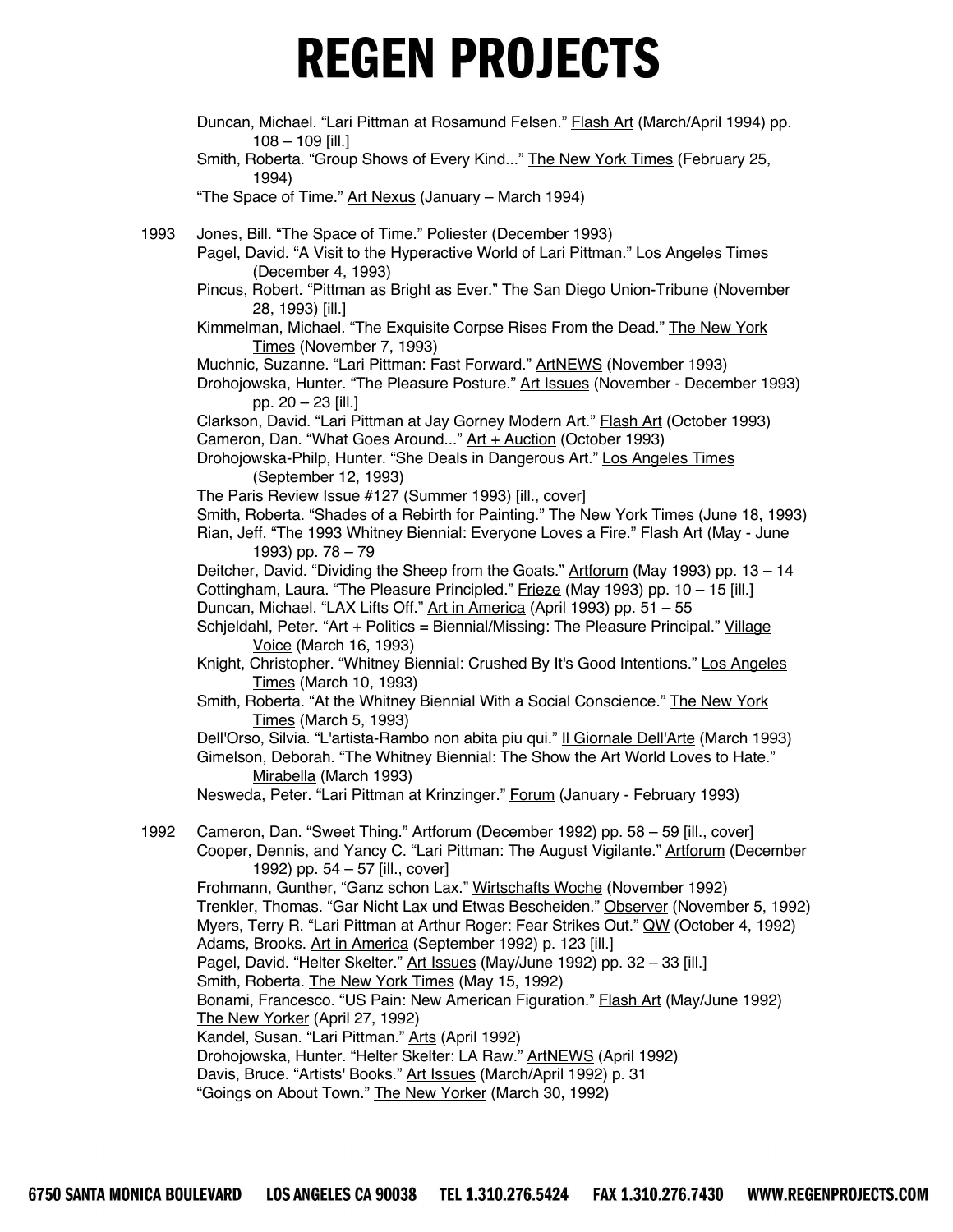Smith, Roberta. "Lari Pittman." The New York Times (March 27, 1992) Merrill, R.J. "A Conversation with Lari Pittman." Artweek (March 19, 1992) Carlson, Lance. "Darkness and Light." Artweek (March 19, 1992) Clothier, Peter. "Lari Pittman." ArtNEWS (February 1992) Rugoff, Ralph. "MoCA's Helter Skelter and the Art of Our Times - Apocalypse Noir." L.A. Weekly (January 31 – February 6, 1992) Knight, Christopher. "An Art of Darkness at MOCA." Los Angeles Times (January 28, 1992) Muchnic, Suzanne. "Helter Skelter: Art in the City of Angeles and Demons." Los Angeles Times (January 26, 1992) Zellen, Jody. "Lari Pittman at Felsen." Arts (January 1992) Whitington, G. Luther. "Post." Art + Auction (January 1992)

- 1991 Weissman, Benjamin. "Lari Pittman at Felsen." Artforum (December 1991) pp. 109 110 [ill.] Pagel, David. "A Thrill A Minute: Pittman at Felsen." Los Angeles Times (November 7, 1991) Pagel, David. "Lari Pittman." Bomb Magazine (Winter 1991)
- 1990 Parks, K.D. "Lari Pittman." Exposure (October 1990) Friis-Hansen, Dana. "The LA Art Scene." Art New England (September 1990) Selwyn, Marc. "Lari Pittman." Flash Art (May/June 1990) [ill.] Scarborough, James. "Carving Out a Niche." Artweek (May 17, 1990) Britton, Donald. "Cover." Art Issues (May 1990) p. 36 [ill., cover] Carlson, Lance. "Lari Pittman." New Art Examiner (April 1990) Snow, Shauna. "Faces." Los Angeles Times (March 4, 1990) Geer, Susan. "Lari Pittman." Los Angeles Times (February 16, 1990)
- 1989 Curtis, Cathy. "Lari Pittman." Los Angeles Times (August 18, 1989) Weissman, Benjamin. "Lari Pittman." Art Issues (May 1989) Kandel, Susan. "Lari Pittman." Arts Magazine (April 1989) Selwyn, Marc. "Lari Pittman." Flash Art (March 1989) Gerstler, Amy. "Lari Pittman." Artforum (March 1989) Knight, Christopher. "Pittman Paints in His Own Language." Los Angeles Herald Examiner (January 27, 1989) Kandel, Susan. "Pick of the Week." L.A. Weekly (January 27 - February 2, 1989) Curtis, Cathy. "Lari Pittman." Los Angeles Times (January 13, 1989) Kelley, Mike. "Foul Perfection: Thoughts on Caricature." Artforum (January 1989)
- 1988 Fehlau, Fred. "Lari Pittman A Close Reading." Visions (Winter 1988) Clothier, Peter. "Lari Pittman." ArtNEWS (September 1988) Muchnic, Suzanne. "Cohesive Show Looks at Life from 'Distance'." Los Angeles Times (April 27, 1988) Leigh, Christian. "LA Hot and Cool - the Eighties." Artforum (April 1988) Gardner, Colin. "Cal Arts: Skeptical Belief(s)." Artforum (April 1988) Flam, Jack. "LA's Growing Art Scene." The Wall Street Journal (March 9, 1988) Pincus, Robert L. "Cal Arts Alumni Show: Skeptical Beliefs in a Variety of Ways." San Diego Union (February 28, 1988) Muchnic, Suzanne. Los Angeles Times (February 19, 1988) Knight, Christopher. "Majestic Mementos." Los Angeles Times (February 19, 1988)
- 1987 Cotter, Holland. "Eight Artists Interviewed." Art in America (May 1987)